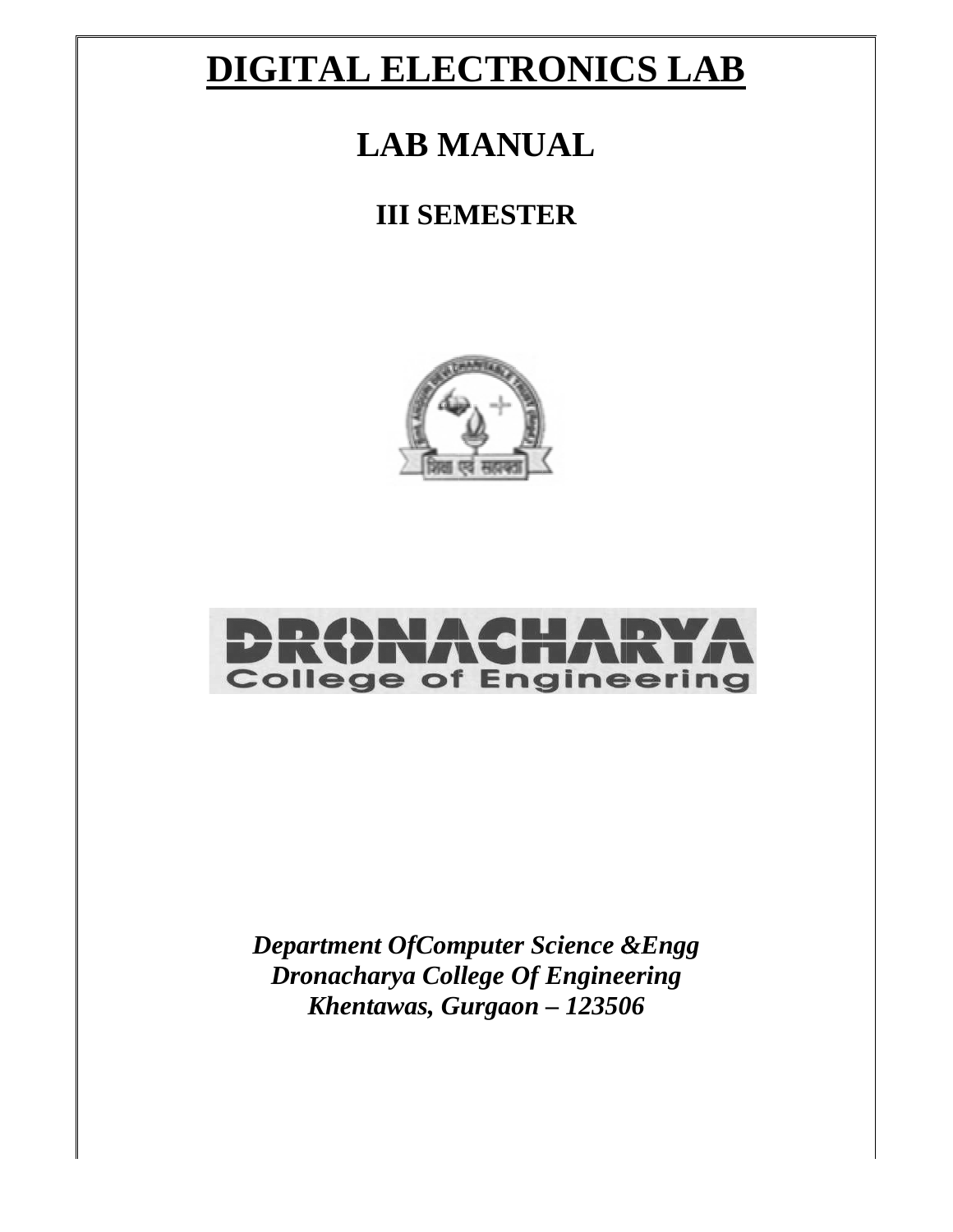# **LIST OF EXPERIMENTS**

| SR.<br>NO.     | <b>NAME OF EXPERIMENT</b>                                                                                                                                                                                                 | <b>PAGE</b><br>NO.  |
|----------------|---------------------------------------------------------------------------------------------------------------------------------------------------------------------------------------------------------------------------|---------------------|
| $\mathbf{1}$   | Introduction to Digital Electronics lab-nomenclature of digital ICS,<br>specifications, study of the data sheet, concept of v <sub>cc</sub> and ground,<br>verification of the truth tables of logic gates using TTL ICS. | $3 - 6$             |
| $\overline{2}$ | Implementation of the given Boolean function using logic gates in<br>both sop and pos forms.                                                                                                                              |                     |
| 3              | Verification of state tables of RS, JK, T and D flip-flops using<br>NAND & nor gates.                                                                                                                                     | $7 - 8$<br>$9 - 11$ |
| 4              | Implementation and verification of decoder/de-multiplexer and<br>encoder using logic gates.                                                                                                                               | $12 - 15$           |
| 5              | Implementation of 4x1 multiplexer using logic gates.                                                                                                                                                                      | $16 - 18$           |
| 6              | Implementation of 4-bit parallel adder using 7483 IC.                                                                                                                                                                     | 19-20               |
| $\overline{7}$ | Design and verify the 4-bit synchronous counter.                                                                                                                                                                          | $21 - 24$           |
| 8              | Design and verify the 4-bit asynchronous counter.                                                                                                                                                                         | $25 - 27$           |
| 9              | To design and verify operation of half adder and full adder.                                                                                                                                                              | 28-29               |
| 10             | To design and verify operation of half subtractor.                                                                                                                                                                        | $30 - 31$           |
| 11             | To design & verify the operation of magnitude comparator.                                                                                                                                                                 | 32-33               |
| 12             | To study and verify NAND as a universal gate.                                                                                                                                                                             | 34-35               |
| 13             | To study 4 bit ALU(IC 74181).                                                                                                                                                                                             | 36-38               |
| 14             | Mini project                                                                                                                                                                                                              | 39-41               |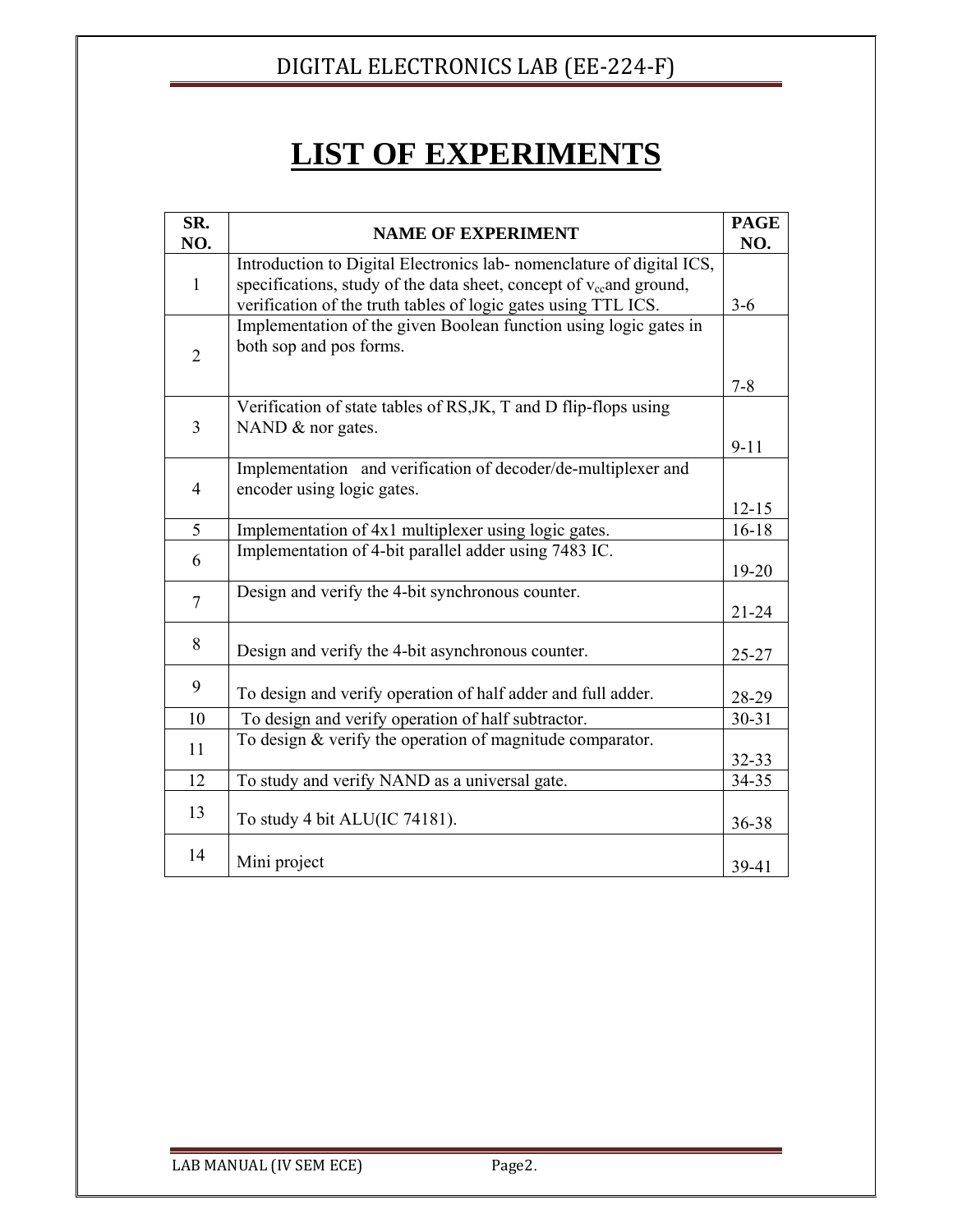## **EXPERIMENT NO: 1**

**Aim**: -**Introduction to Digital Electronics Lab- Nomenclature of Digital**  Ics, Specifications, Study of the Data Sheet, Concept of V<sub>cc</sub>and Ground, **Verification of the Truth Tables of Logic Gates using TTLIcs.**

**APPARATUS REQUIRED:**Power Supply, Digital Trainer Kit., Connecting Leads, IC's (7400, 7402, 7404, 7408, 7432, and 7486)

#### **BRIEF THEORY:**

**AND Gate:** The AND operation is defined as the output as (1) one if and only if all the inputs are (1) one. 7408 is the two Inputs AND gate IC.A&B are the Input terminals  $&Y$ is the Output terminal.

 $Y = A.B$ 

**OR Gate:** The OR operation is defined as the output as (1) one if one or more than 0 inputs are (1) one. 7432 is the two Input OR gate IC. A&B are the input terminals  $&Y$  is the Output terminal.

$$
Y = A + B
$$

**NOT GATE:** The NOT gate is also known as Inverter. It has one input (A) & one output (Y). IC No. is 7404. Its logical equation is,

 $Y = A NOT B, Y = A'$ 

**NAND GATE:** The IC no. for NAND gate is 7400. The NOT-AND operation is known as NAND operation. If all inputs are 1 then output produced is 0. NAND gate is inverted AND gate.

 $Y = (A, B)'$ 

**NOR GATE:** The NOR gate has two or more input signals but only one output signal. IC 7402 is two I/P IC. The NOT- OR operation is known as NOR operation. If all the inputs are 0 then the O/P is 1. NOR gate is inverted OR gate.

 $Y = (A+B)^{3}$ 

**EX-OR GATE:** The EX-OR gate can have two or more inputs but produce one output. 7486 is two inputs IC. EX-OR gate is not a basic operation & can be performed using basic gates.

 $Y = A \oplus B$ 

#### **LOGIC SYMBOL**:

. Logic Symbol of Gates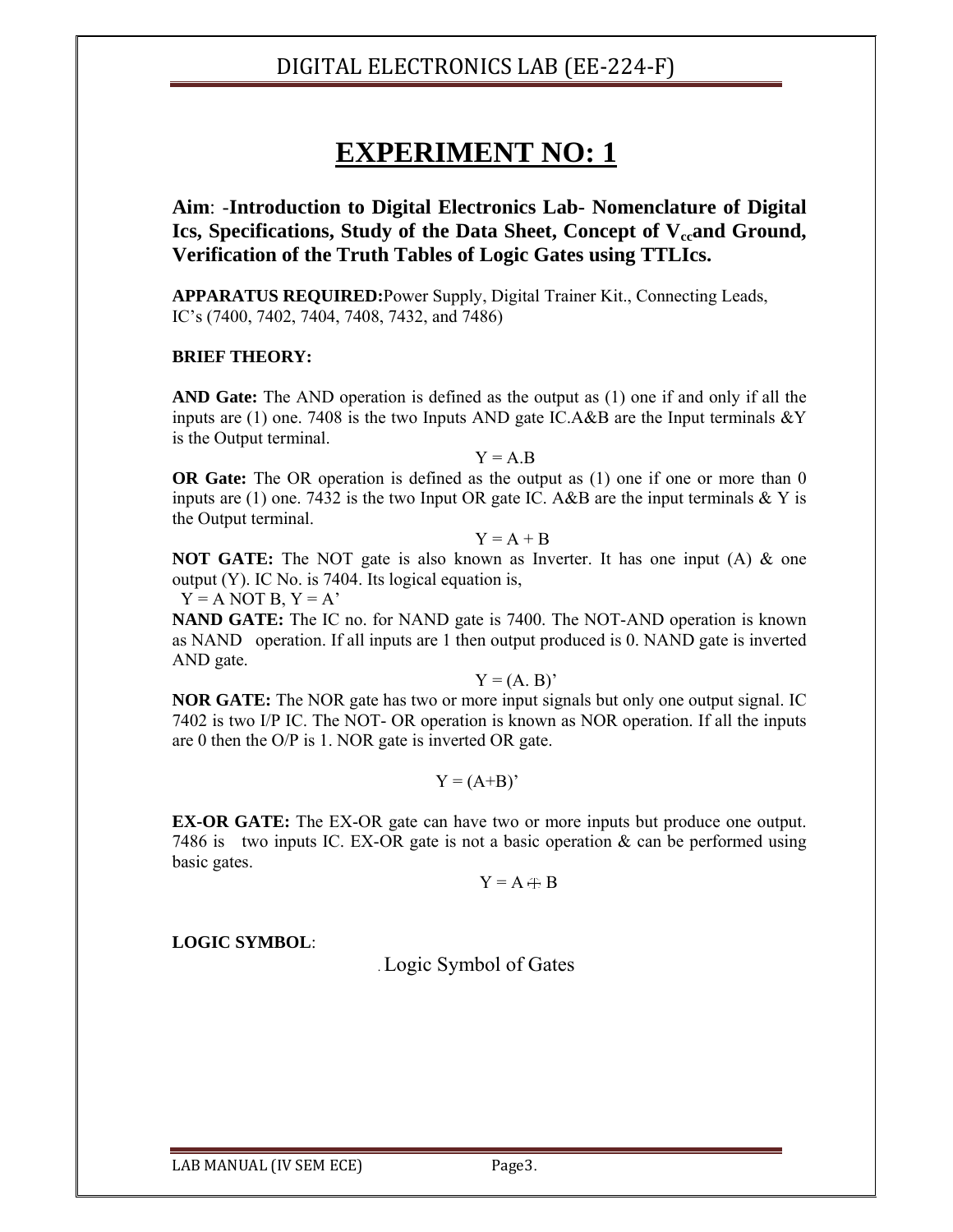











NOR



#### **PIN C CONFIGUR RATION:**  0(NAND)



### 7402( (NOR)



4(NOT)





6(EX-OR)

7432(OR)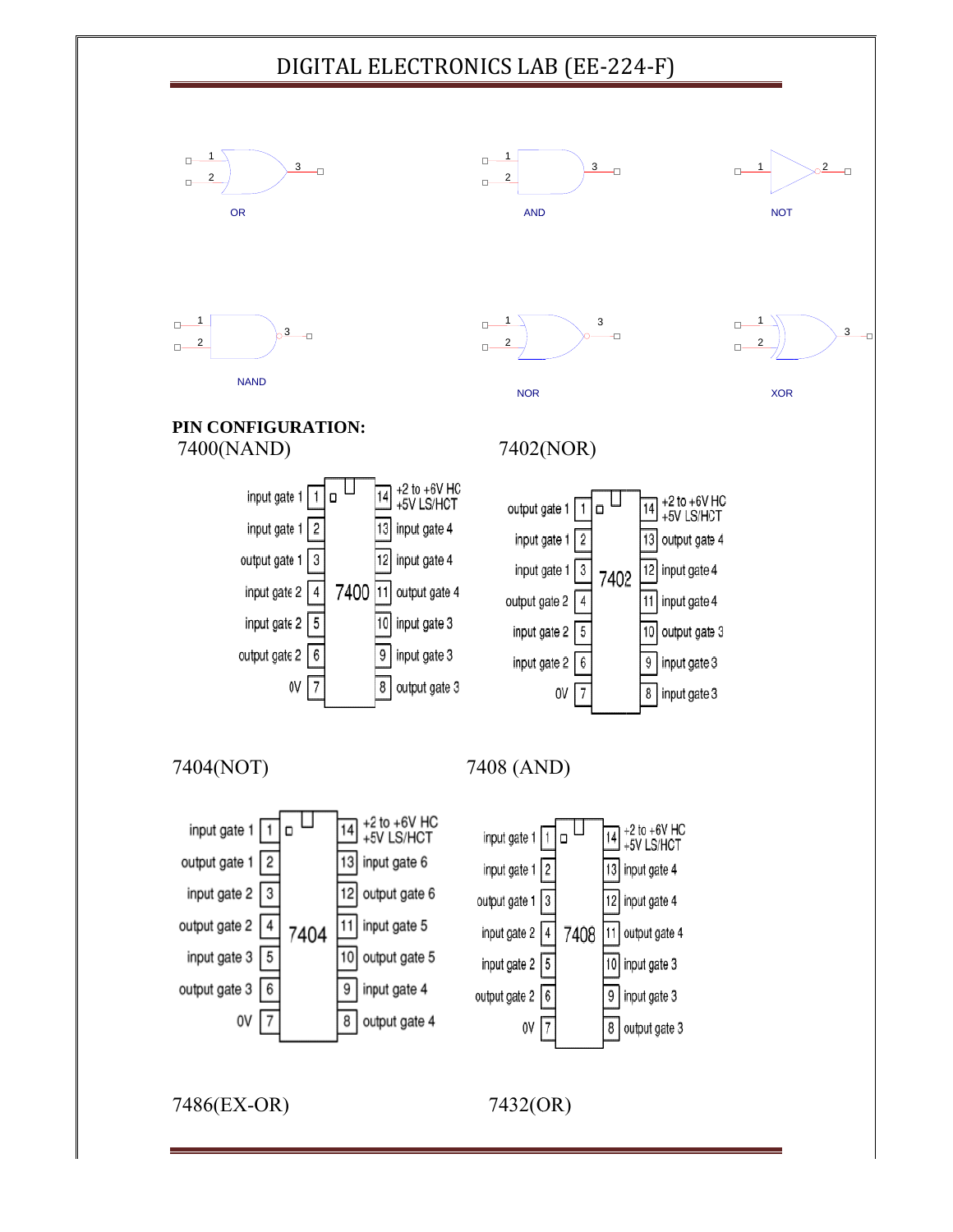

#### **PRO OCEDURE:**

- (a) Fix the IC's on breadboard  $&$  give the supply.
- (b) Connect the +ve terminal of supply to pin 14  $\&$  -ve to pin 7.
- (c) Give input at pin  $1, 2 \&$  take output from pin 3. It is same for all except NOT & NOR IC.
- (d) For NOR, pin 1 is output  $&$  pin 2 $&3$  are inputs.
- (e) For NOT, pin 1 is input  $&$  pin 2 is output.
- (f) Note the values of output for different combination of inputs & draw the TRUTH TABLE.

#### **OBSERVATION TABLE:**

|   | <b>INPUTS</b> |                                  | <b>OUTPUTS</b>     |                       |                       |                        |                         |  |  |  |  |  |
|---|---------------|----------------------------------|--------------------|-----------------------|-----------------------|------------------------|-------------------------|--|--|--|--|--|
| A | В             | ${\bf A}^{\prime}$<br><b>NOT</b> | $A+B$<br><b>OR</b> | $(A+B)$<br><b>NOR</b> | $(A*B)$<br><b>AND</b> | $(A*B)$<br><b>NAND</b> | $(A \oplus B)$<br>Ex-OR |  |  |  |  |  |
| 0 |               |                                  |                    |                       |                       |                        |                         |  |  |  |  |  |
|   |               |                                  |                    |                       |                       |                        |                         |  |  |  |  |  |
|   |               |                                  |                    |                       |                       |                        |                         |  |  |  |  |  |
|   |               |                                  |                    |                       |                       |                        |                         |  |  |  |  |  |

**RESULT:** We have learnt all the gates ICs according to the IC pin diagram.

#### **PRE CAUTIONS S:**

- 1. Make the connections according to the IC pin diagram.
- 2. The connections should be tight.
- **3.** The V<sub>cc</sub> and ground should be applied carefully at the specified pin only.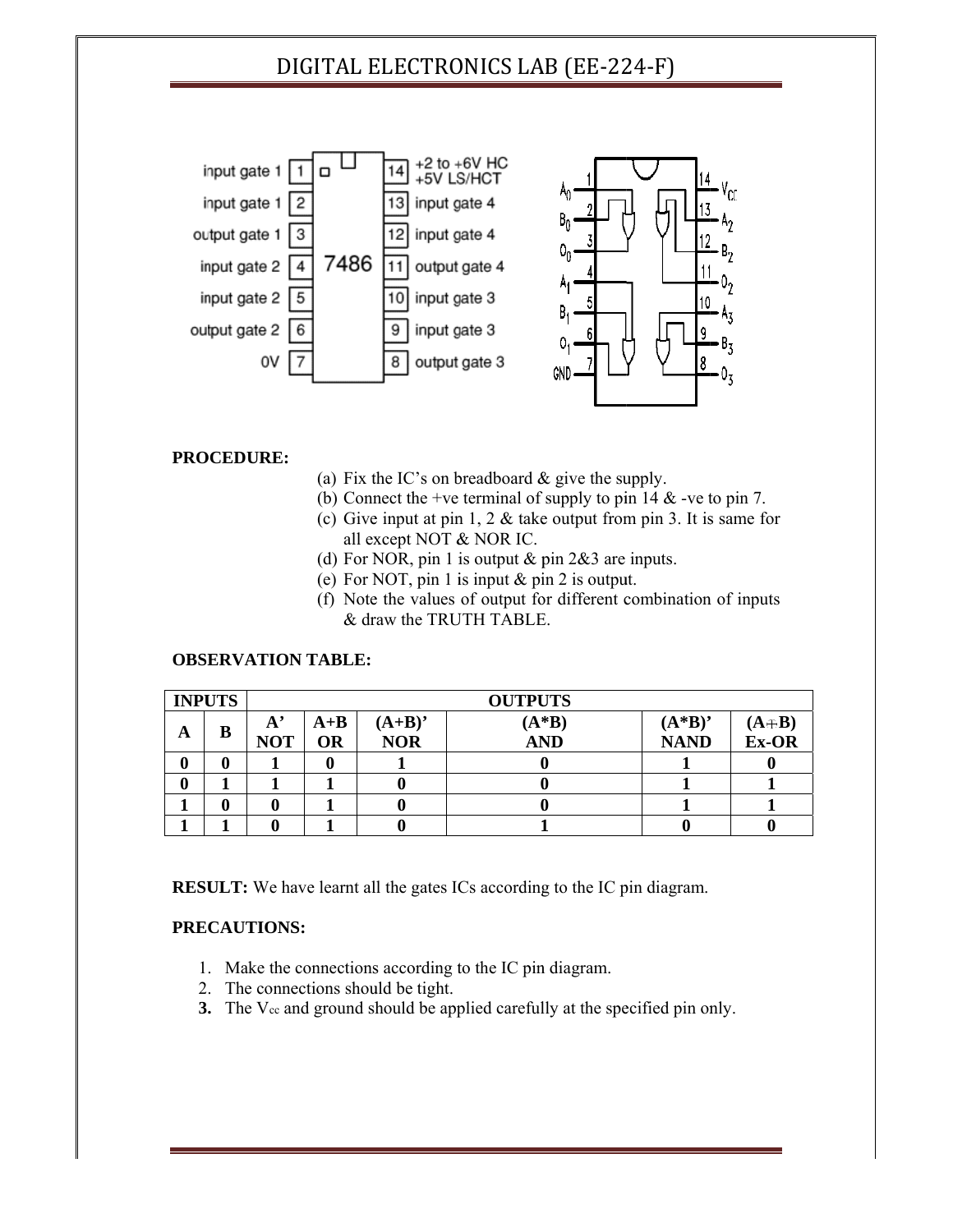#### **Quiz Questions with answer.**

Q.1 Define gates ?

Ans. Gates are the digital circuits, which perform a specific type of logical operation.

Q.2 Define IC? Ans. IC means integrated circuit. It is the integration of no. of components on a common substrate. Q.3 Give example of Demorgan's theorem. Ans.  $(AB)'=A'+B'$  $(A+B)'=A'B'$  $Q.4 (A+A) A =?$ Ans. A. Q5 Define Universal gates. Ans. Universal gates are those gates by using which we can design any type of logical expression. Q6.Write the logical equation for AND gate. Ans.Y=A.B Q7 How many no. of input variables can a NOT Gate have? Ans.One. Q8.Under what conditions the output of a two input AND gate is one? Ans. Both the inputs are one.  $Q9.1+0=?$ Ans. 1 Q10.When will the output of a NAND Gate be 0? Ans.When all the inputs are 1.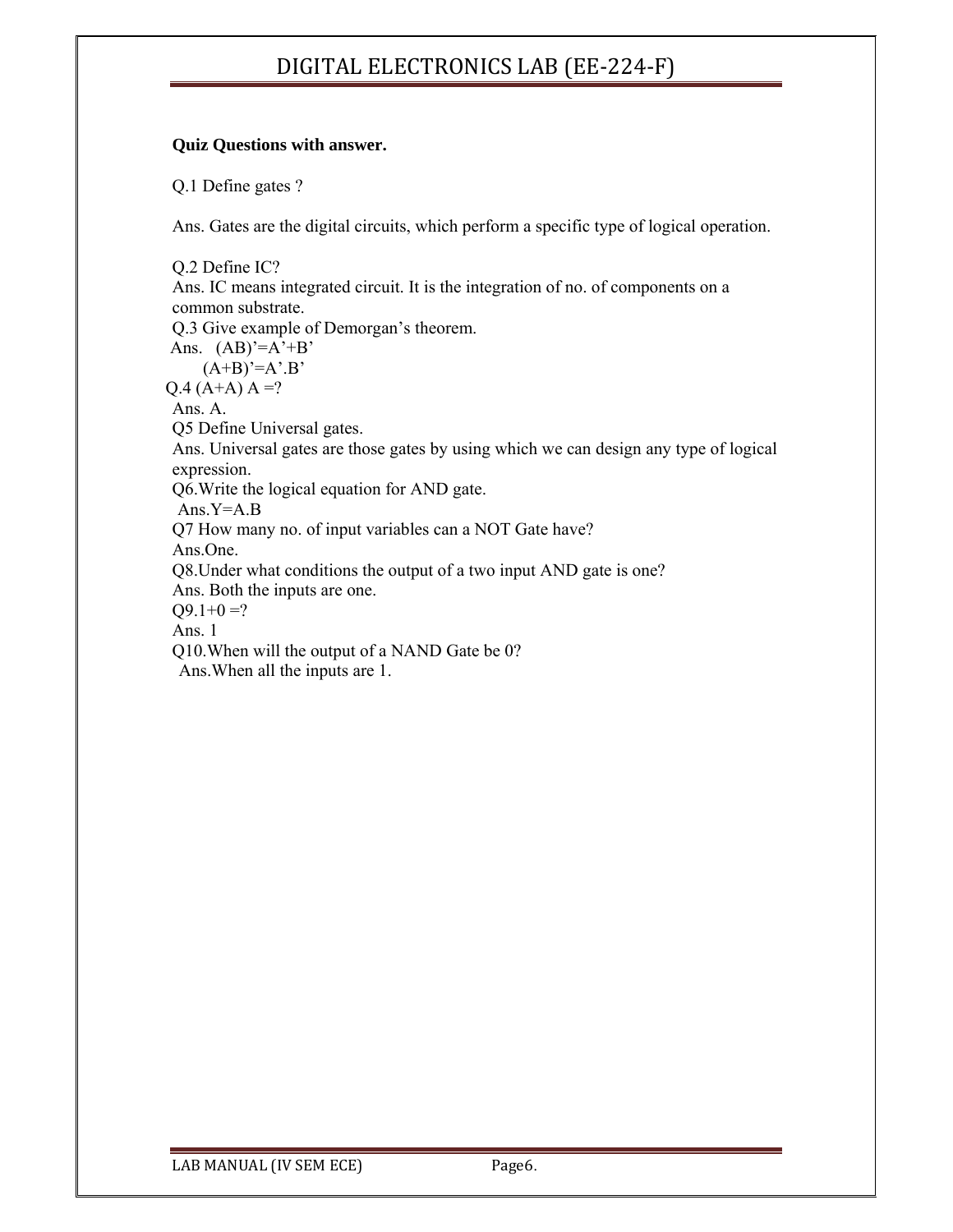## **EXPERIMENT NO: 2**

**Aim: Implementation of the Given Boolean Function using Logic Gates in Both Sop and Pos Forms.** 

**APPARATUS REQUIRED:**Power Supply, Digital Trainer, IC's (7404, 7408, 7432) Connecting leads.

**BRIEF THEORY:**Karnaugh maps are the most extensively used tool for simplification of Boolean functions. It is mostly used for functions having up to six variables beyond which it becomes very cumbersome. In an n-variable K-map there are  $2<sup>n</sup>$  cells. Each cell corresponds to one of the combination of n variable, since there are  $2<sup>n</sup>$  combinations of nvariables. Gray code has been used for the identification of cells.

Example-  $f(A, B, C, D) = A'BC+AB'C+ABC'+ABC$  (SOP)

Reduced form is BC+AC+AB and POS form is  $f(X, Y, Z) = Y' (X' + Y + Z') (X + Z)$ 

#### **LOGIC DIAGRAM**

SOP form



POS Form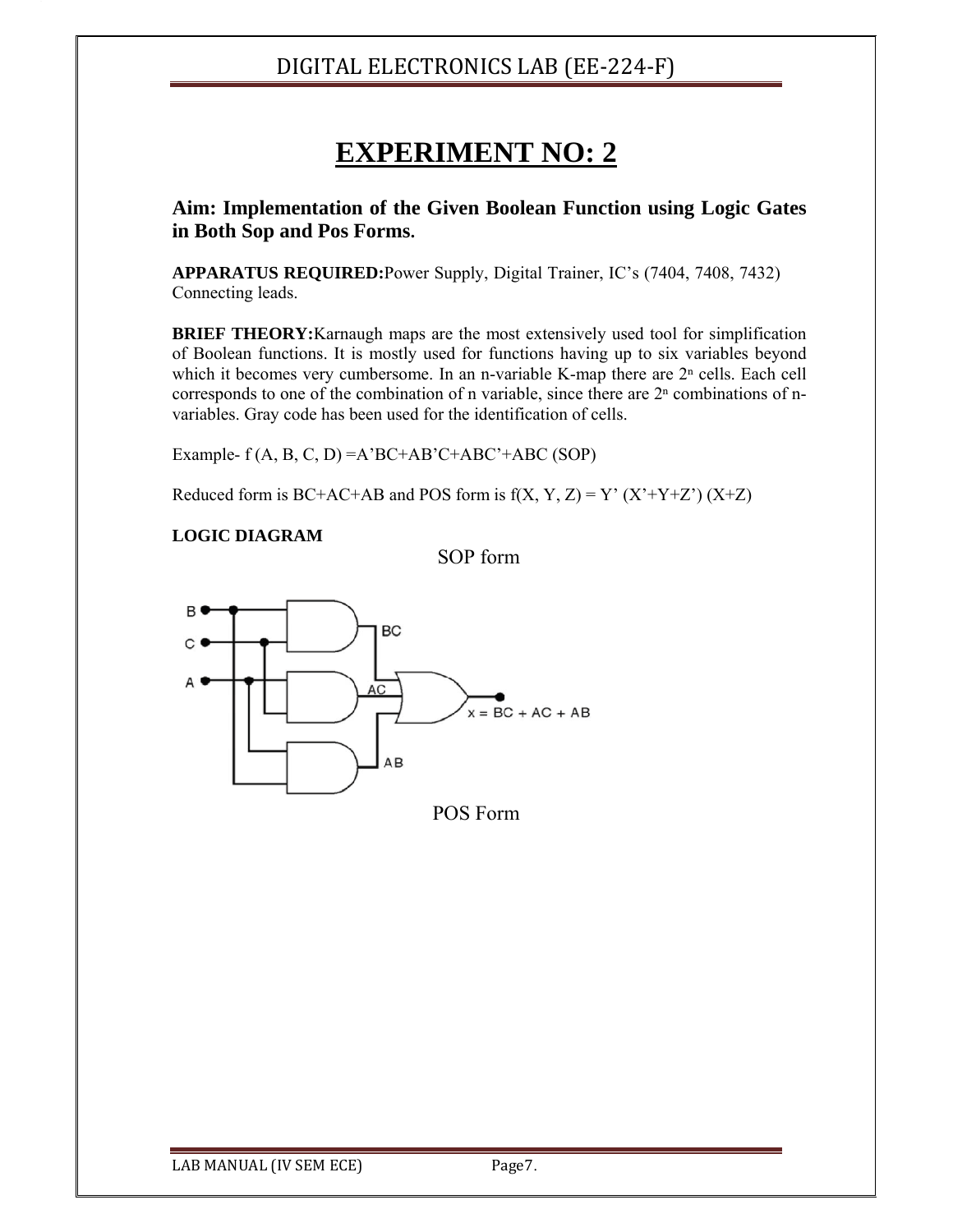#### **PROCEDURE:**

- **(a)** With given equation in SOP/POS forms first of all draw a Kmap.
- **(b)** Enter the values of the O/P variable in each cell corresponding to its Min/Max term.
- **(c)** Make group of adjacent ones.
- **(d)** From group write the minimized equation.
- **(e)** Design the ckt. of minimized equation & verify the truth table.

**RESULT/CONCLUSION:**Implementation of SOP and POS form is obtained with AND and OR gates.

#### **PRECAUTIONS:**

- 1) Make the connections according to the IC pin diagram.
- 2) The connections should be tight.
- **3)** The V<sub>cc</sub> and ground should be applied carefully at the specified pin only.

#### **Quiz Questions with answer.**

Q.1 Define K-map ? Ans.It is a method of simplifying Boolean Functions in a systematic mathematical way. Q.2 Define SOP ? Ans.Sum of Product. Q.3 Define POS ? Ans.Product of Sum. Q.4 What are combinational circuits? Ans. These are those circuits whose output depends upon the inputs present at that instant of time. Q.5 What are sequential circuits? Ans. These are those circuits whose output depends upon the input present at that time as well as the previous output. Q.6 If there are four variables how many cells the K-map will have? Ans. 16. Q.7 When two min-terms can be adjacent? Ans.2 to the power n. Q.8 Which code is used for the identification of cells? Ans8. Gray Code. Q.9 Define Byte? Ans. Byte is a combination of 8 bits.

Q.10 When simplified with Boolean Algebra  $(x + y)(x + z)$  simplifies to Ans.  $x + yz$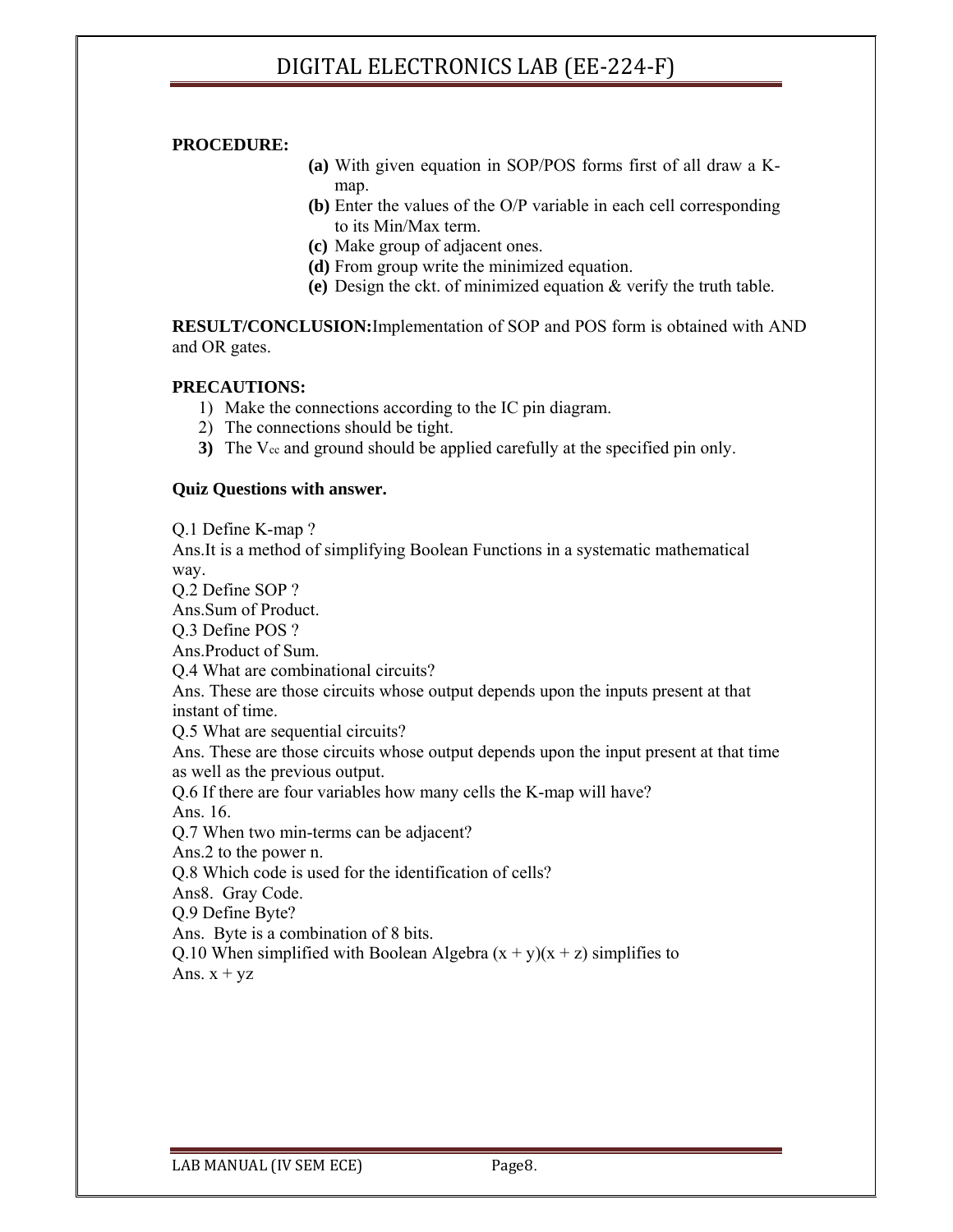## **EXPERIMENT NO: 3**

#### **Aim: Verification of State Tables of Rs, J-k, T and D Flip-Flops using NAND & NOR Gates**

**APPARATUS REQUIRED:**IC' S 7400, 7402 Digital Trainer & Connecting leads.

#### **BRIEF THEORY:**

- **RS FLIP-FLOP:** There are two inputs to the flip-flop defined as R and S. When I/Ps  $R = 0$  and  $S = 0$  then O/P remains unchanged. When I/Ps  $R = 0$  and  $S = 1$  the flip-flop is switches to the stable state where O/P is 1 i.e. SET. The I/P condition is  $R = 1$  and  $S = 0$  the flip-flop is switched to the stable state where O/P is 0 i.e. RESET. The I/P condition is  $R = 1$  and  $S = 1$  the flip-flop is switched to the stable state where O/P is forbidden.
- **JK FLIP-FLOP:** For purpose of counting, the JK flip-flop is the ideal element to use. The variable J and  $K$  are called control I/Ps because they determine what the flip- flop does when a positive edge arrives. When J and K are both 0s, both AND gates are disabled and Q retains its last value.
- **D FLIP –FLOP:** This kind of flip flop prevents the value of D from reaching the Q output until clock pulses occur. When the clock is low, both AND gates are disabled D can change value without affecting the value of Q. On the other hand, when the clock is high, both AND gates are enabled. In this case, Q is forced to equal the value of D. When the clock again goes low, Q retains or stores the last value of D. a D flip flop is a bistable circuit whose D input is transferred to the output after a clock pulse is received.
- **T FLIP-FLOP**: The T or "toggle" flip-flop changes its output on each clock edge, giving an output which is half the frequency of the signal to the T input. It is useful for constructing binary counters, frequency dividers, and general binary addition devices. It can be made from a J-K flip-flop by tying both of its inputs high.

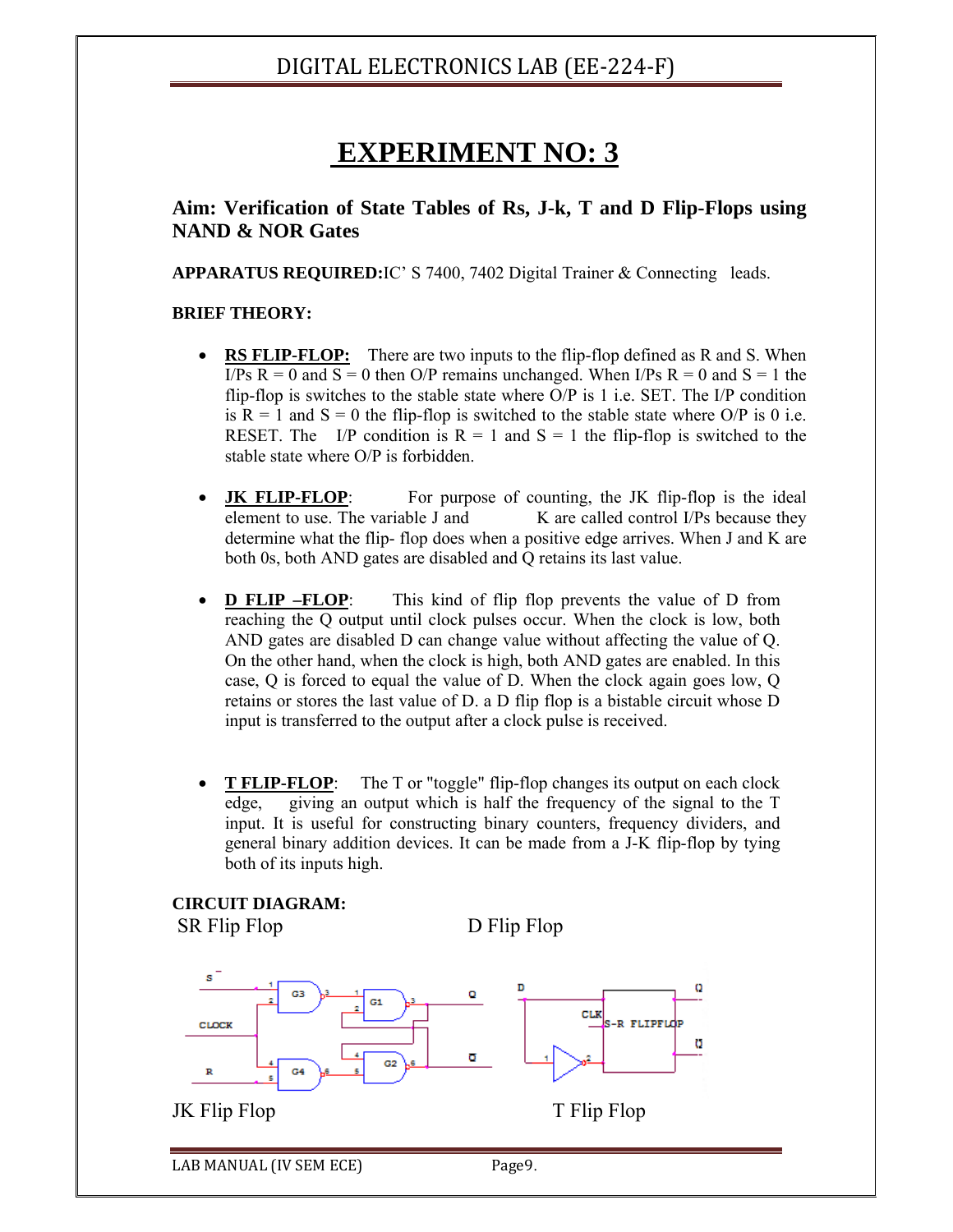

#### **PRO OCEDURE:**

- 1. Connect the circuit as shown in figure.
- 2. Apply Vcc& ground signal to every IC.
- 3. Observe the input  $\&$  output according to the truth table.

#### **TRU UTH TABLE E: SR F FLIP FLOP :**

| <b>CLOCK</b> |  | $\ell$ n+ $\ell$ |
|--------------|--|------------------|
|              |  | <b>NO CHANGE</b> |
|              |  |                  |
|              |  |                  |
|              |  |                  |

#### **D FL LIPFLOP:**

| <b>INPUT</b> | <b>OUTPUT</b> |
|--------------|---------------|
|              |               |
|              |               |

#### **JK F FLIPFLOP**

| <b>CLOCK</b> |  | $\mathbf{m}$     |
|--------------|--|------------------|
|              |  | <b>NO CHANGE</b> |
|              |  |                  |
|              |  |                  |
|              |  |                  |

#### **T FL LIPFLOP**

| <b>CLOCK</b> |  | ™⊥               |
|--------------|--|------------------|
|              |  | <b>NO CHANGE</b> |
|              |  | ъ.<br>,,,        |

**RESULT:**Truth table is verified on digital trainer.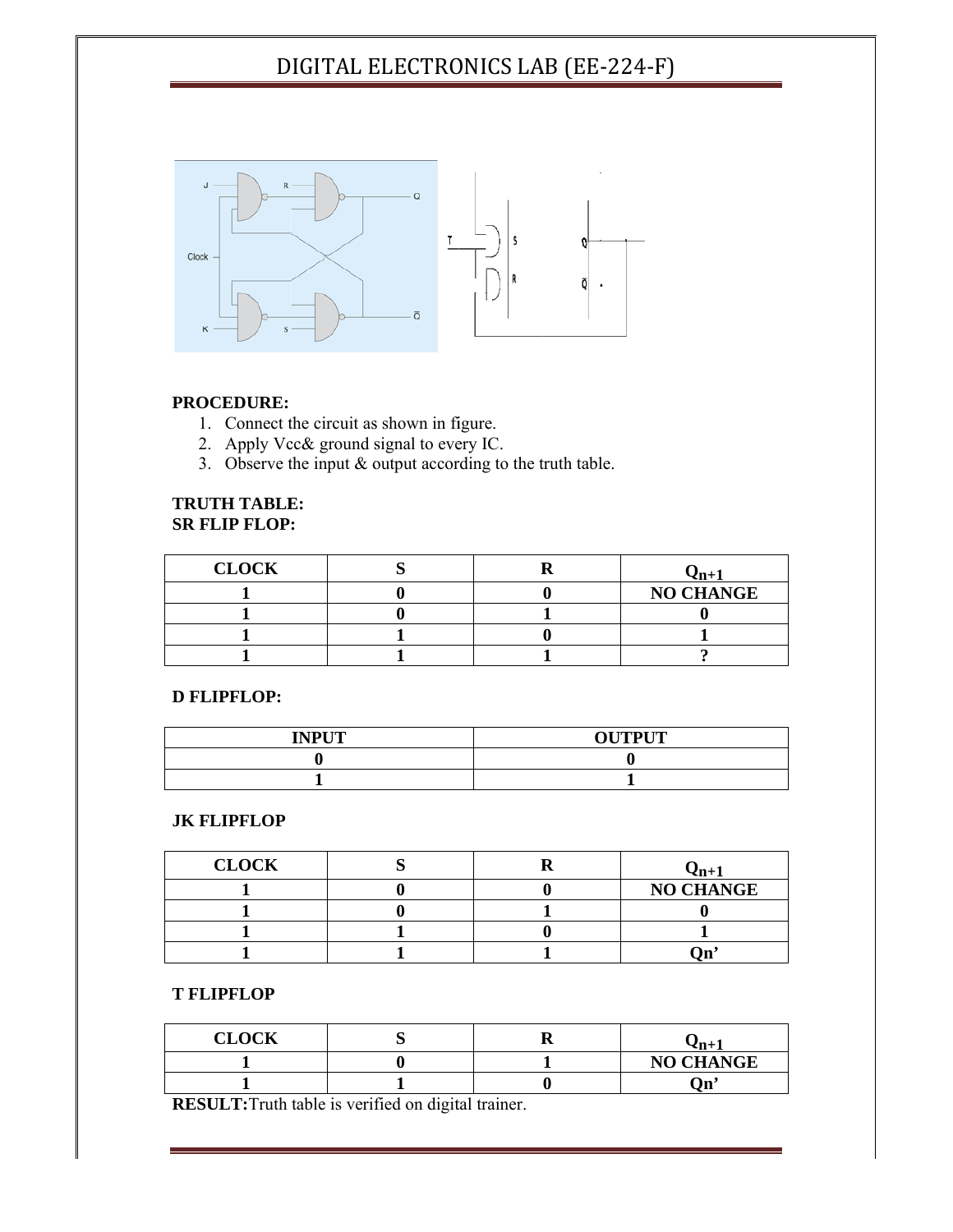#### **PRECAUTIONS**:

1) Make the connections according to the IC pin diagram.

- 2) The connections should be tight.
- 3) The V<sub>cc</sub> and ground should be applied carefully at the specified pin only.

#### **Quiz Questions with answer.**

Q 1.Flip flop is Astable or Bistable?

Ans.Bistable.

Q2.What are the I/Ps of JK flip–flop where this race round condition occurs? Ans. Both the inputs are 1.

Q3.When RS flip-flop is said to be in a SET state?

Ans.When the output is 1.

Q4.When RS flip-flop is said to be in a RESET state?

Ans.When the output is 0.

Q5.What is the truth table of JK flip-flop?

|  | $\mathbf{v}_{n+1}$ |
|--|--------------------|
|  |                    |
|  |                    |
|  |                    |
|  |                    |

Q6.What is the function of clock signal in flip-flop?

Ans.To get the output at known time.

Q7.What is the advantage of JK flip-flop over RS flip-flop?

Ans.In RS flip-flop when both the inputs are 1 output is undetermined.

Q8.In D flip-flop  $I/P = 0$  what is  $O/P$ ?

Ans.0

Q9.In D flip-flop  $I/P = 1$  what is  $O/P$ ?

Ans.1

Q10.In T flip-flop  $I/P = 1$  what is  $O/P$ ? Ans.Qn

## **EXPERIMENT NO: 4**

LAB MANUAL (IV SEM ECE) Page11.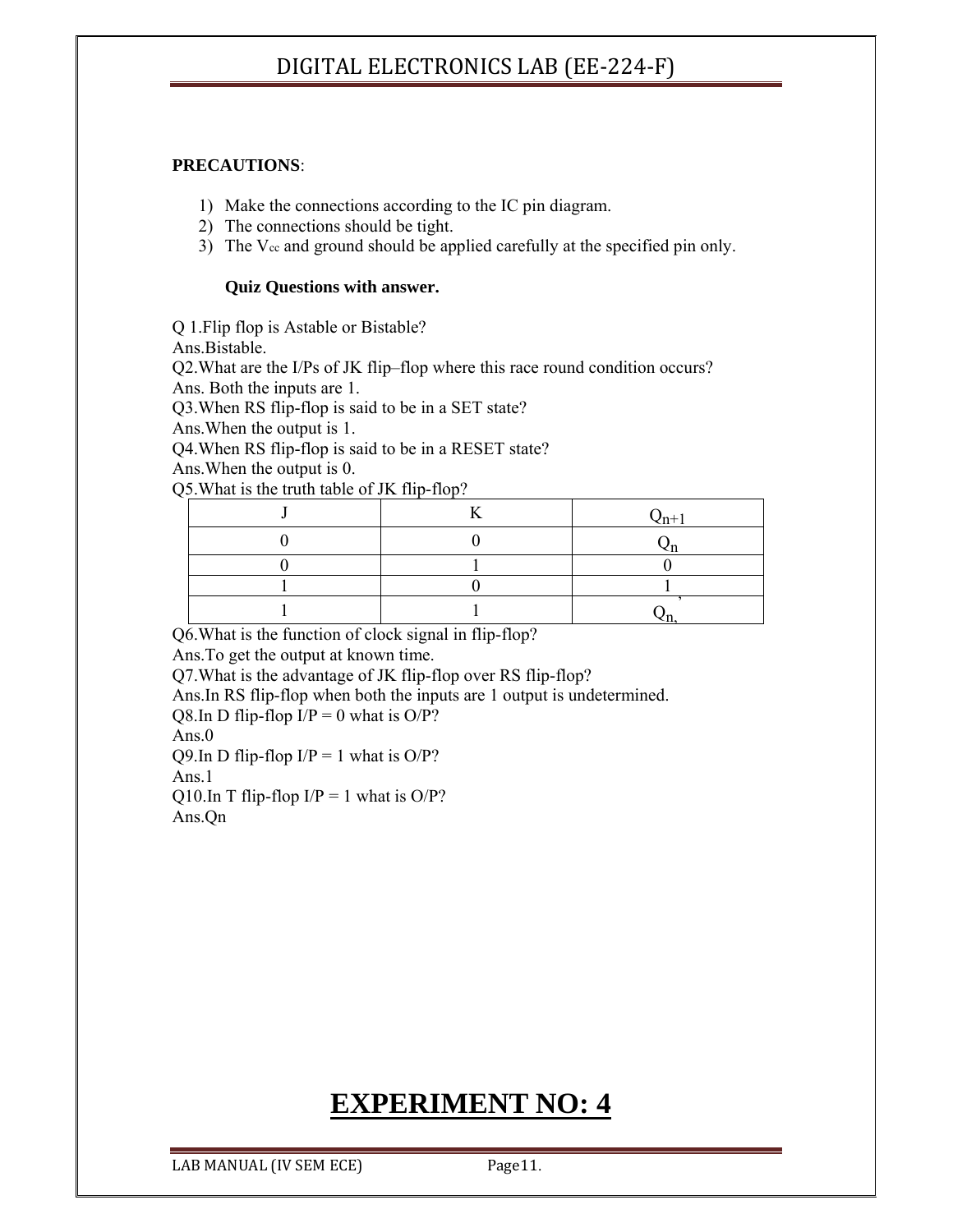#### **Aim:-Implementation and Verification of Decoder/De-Multiplexer and Encoder using Logic Gates.**

**APPARATUS REQUIRED:** IC 7447, 7-segment display, IC 74139 and connecting leads.

#### **BRIEF THEORY:**

**ENCODER:**An encoder is a device, circuit, transducer, software program, algorithm or person that converts information from one format or code to another, for the purposes of standardization, speed, secrecy, security, or saving space by shrinking size. An encoder has M input and N output lines. Out of M input lines only one is activated at a time and produces equivalent code on output N lines. If a device output code has fewer bits than the input code has, the device is usually called an encoder. For exampleOctal-to-Binary Encoder take 8 inputs and provides 3 outputs, thus doing the opposite of what the 3-to-8 decoder does. At any one time, only one input line has a value of 1. The figure below shows the truth table of an Octal-to-binary encoder.

 For an 8-to-3 binary encoder with inputs I0-I7 the logic expressions of the outputs Y0-Y2 are:

> $Y0 = I1 + I3 + I5 + I7$  $Y1 = I2 + I3 + I6 + I7$  $Y2 = I4 + I5 + I6 + I7$

**DECODER:**A decoder is a device which does the reverse operation of an encoder, undoing the encoding so that the original information can be retrieved. The same method used to encode is usually just reversed in order to decode. It is a combinational circuit that converts binary information from n input lines to a maximum of  $2<sup>n</sup>$  unique output lines. In digital electronics, a decoder can take the form of a multiple-input, multiple-output logic circuitthat converts coded inputs into coded outputs, where the input and output codes are different. e.g. n-to-2<sup>n</sup>, binary-coded decimaldecoders. Enable inputs must be on for the decoder to function, otherwise its outputs assume a single "disabled" output code word. In case of decoding all combinations of three bits eight  $(2^3=8)$  decoding gates are required. This type of decoder is called 3-8 decoder because 3 inputs and 8 outputs. For any input combination decoder outputs are 1.

**DEMULTIPLEXER:**Demultiplexer means generally one into many. A demultiplexer is a logic circuit with one input and many outputs. By applying control signals, we can steer the input signal to one of the output lines. The ckt.has one input signal, m control signal and n output signals. Where  $2^n = m$ . It functions as an electronic switch to route an incoming data signal to one of several outputs.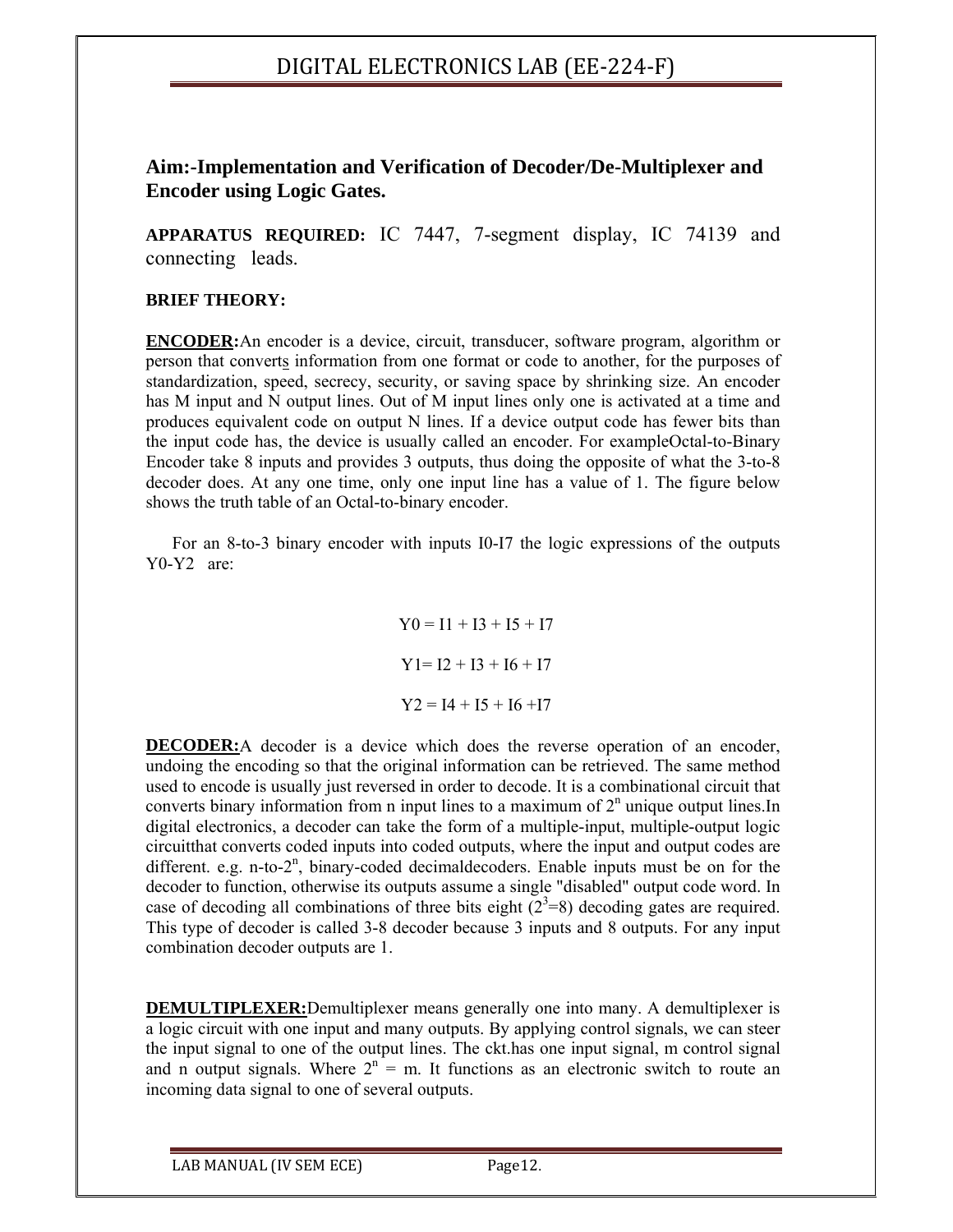#### **LOGIC DIAGRAM:**

#### 3:8 DecoderOctal to Binary Encoder





1:4 Demux



#### **PROCEDURE:**

- 1) Connect the circuit as shown in figure.
- 2) Apply Vcc& ground signal to every IC.
- 3) Observe the input & output according to the truth table.

#### **OBSERVATION TABLE:**

Truth table for Decoder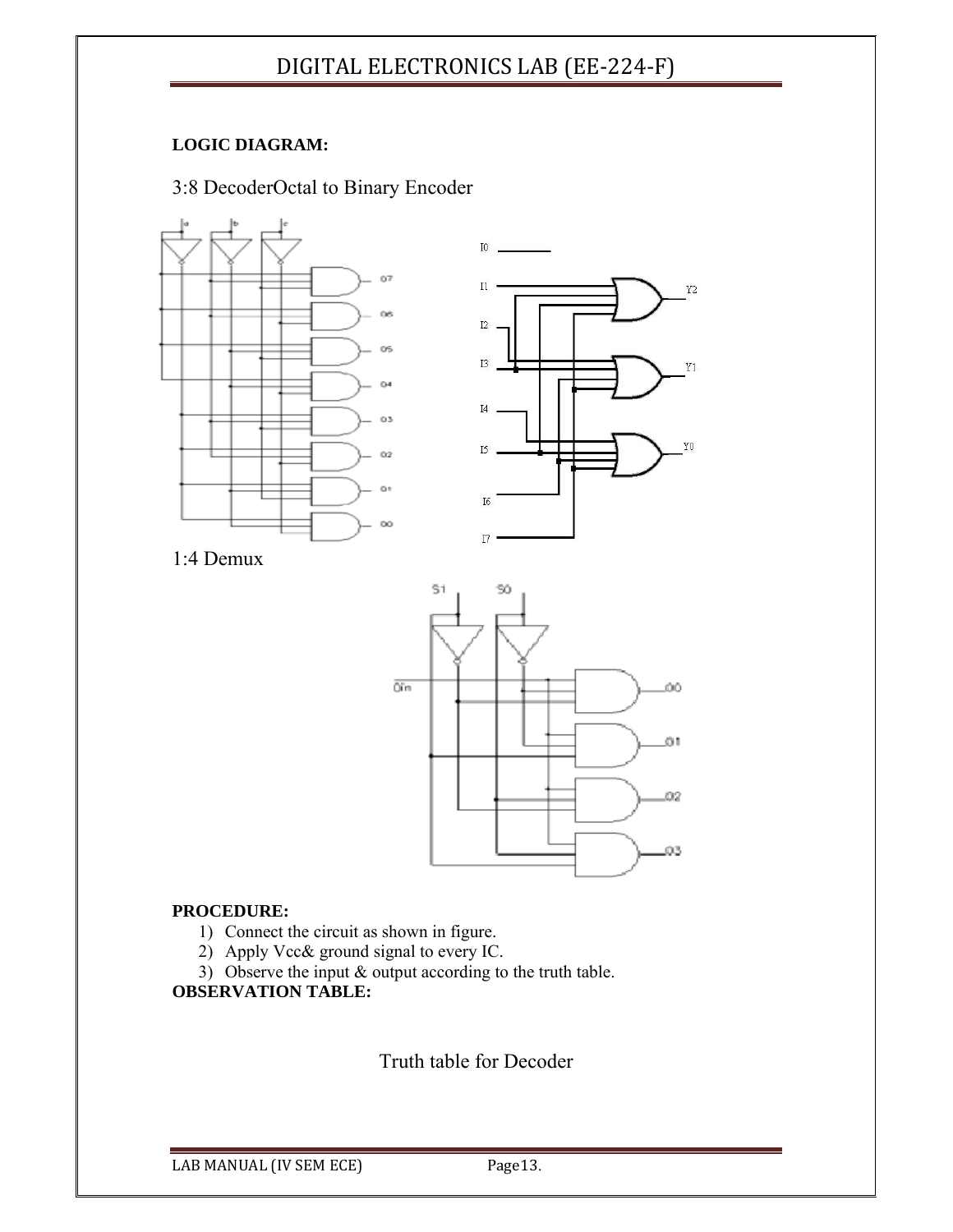|              | Inputs          |          | Outputs        |     |                |                |                |                  |     |     |
|--------------|-----------------|----------|----------------|-----|----------------|----------------|----------------|------------------|-----|-----|
| a            | b               | С        | D <sub>o</sub> | D1  | D <sub>2</sub> | D <sub>3</sub> | D <sub>4</sub> | D <sub>5</sub>   | Dε  | D7  |
| 0            | 0               | 0        |                | 0   | 0              | 0              | 0              | 0                | 0   | 0   |
| $\mathbf{0}$ | 0               |          | 0              |     | 0              | 0              | 0              | 0                | 0   | 0   |
| 0            |                 | 0        | 0              | 0   |                | 0              | 0              | 0                | 0   | 0   |
| 0            |                 |          | 0              | 0   | 0              |                | 0              | 0                | 0   | 0   |
|              | 0               | $\theta$ | 0              | 0   | 0              | 0              |                | 0                | 0   | 0   |
|              | 0               |          | 0              | 0   | 0              | 0              | 0              |                  | 0   | 0   |
|              |                 | $\theta$ | 0              | 0   | 0              | 0              | 0              | 0                |     | 0   |
|              |                 |          | 0              | 0   | 0              | 0              | 0              | 0                | 0   |     |
|              | Output function |          | abc            | abc | abc            | abc            | abc            | $a\overline{b}c$ | abc | abc |

Truth table for EncoderTruth table for Demux

| I <sub>0</sub> |   | $\overline{12}$ | I3 | I4 | I5 | I6 | Ī7 | Y <sub>2</sub> |   | Y0 |
|----------------|---|-----------------|----|----|----|----|----|----------------|---|----|
|                | U | U               | U  | U  | O  | O  | U  |                | U |    |
| U              |   | U               | U  | U  | 0  | 0  | Ü  |                | O |    |
| U              | 0 |                 | 0  | 0  | 0  | 0  | O  |                |   |    |
| 0              | 0 |                 |    | 0  | 0  | 0  | 0  |                |   |    |
| 0              |   |                 | O  |    | 0  | 0  | 0  |                | 0 |    |
| 0              |   |                 |    | 0  |    | 0  |    |                |   |    |
|                |   |                 |    |    | 0  |    |    |                |   |    |
|                |   |                 |    | Λ  | 0  | 0  |    |                |   |    |

| Output select Lines |    | Output   |  |
|---------------------|----|----------|--|
| S <sub>1</sub>      | So | selected |  |
|                     |    | O0       |  |
|                     |    |          |  |
|                     |    | O2       |  |
|                     |    |          |  |

**RESULT:** Encoder/ decoder and demultiplexer have been studied and verified.

#### **PRECAUTIONS:**

- 1) Make the connections according to the IC pin diagram.
- 2) The connections should be tight.
- **3)** The V<sub>cc</sub> and ground should be applied carefully at the specified pin only.

#### **Quiz Questions with answer.**

Q. 1 What do you understand by decoder?

Ans.A decoder is a combinational circuit that converts binary information from n input lines to a maximum of 2n unique output lines. Most IC decoders include one or more enable inputs to control the circuit operation.

Q. 2 What is demultiplexer?

Ans. The demultiplexer is the inverse of the multiplexer, in that it takes a single data input and n address inputs. It has  $2<sup>n</sup>$  outputs. The address input determine which data output is going to have the same value as the data input. The other data outputs will have the value 0.

Q. 3 What do you understand by encoder?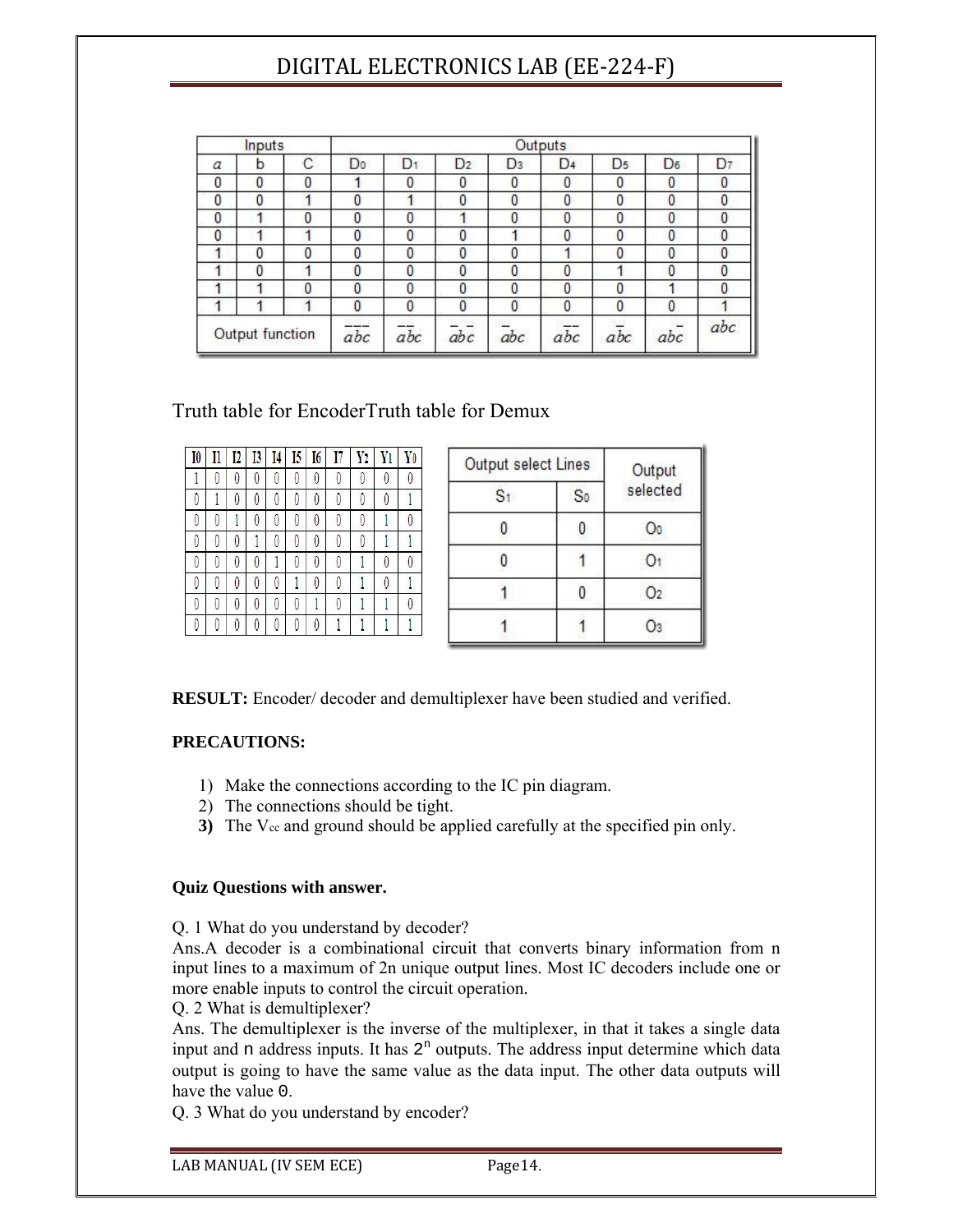Ans. An encoder or multiplexer is therefore a digital IC that outputs a digital code based on which of its several digital inputs is enabled.

Q. 4 What is the main difference between decoder and demultiplexer?

Ans. In decoder we have n input lines as in demultiplexer we have n select lines.

Q. 5 Why Binary is different from Gray code?

Ans. Gray code has a unique property that any two adjacent gray codes differ by only a single bit.

Q. 6 Write down the method of Binary to Gray conversion.

Ans. Using the Ex-Or gates.

Q. 7 Convert 0101 to Decimal**.** 

Ans. 5

Q. 8 Write the full form of ASCII Codes?

Ans. American Standard Code for Information Interchange.

Q.9. If a register containing 0.110011 is logically added to register containing

0.101010 what would be the result?

Ans.111011

Q10.Binary code is a weighted code or not?

Ans. Yes

## **EXPERIMENT NO : 5**

LAB MANUAL (IV SEM ECE) Page15.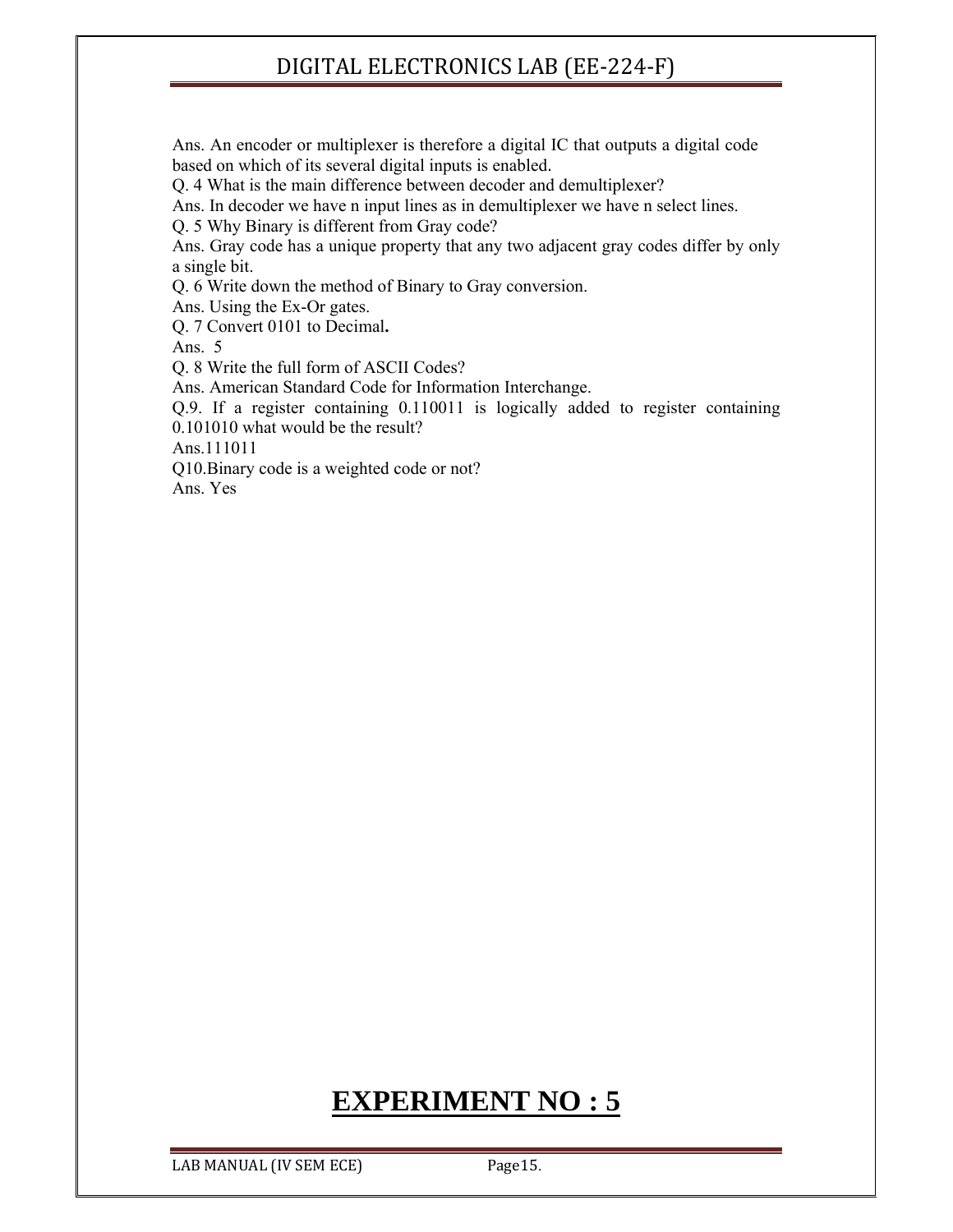#### **Aim: Implementation of 4x1 Multiplexer using Logic Gates**.

**APPARATUS REQUIRED:**Power Supply, Digital Trainer, Connecting Leads, IC's 74153(4x1 multiplexer).

#### **BRIEF THEORY:**

**MULTIPLEXER:** Multiplexer generally means many into one. A multiplexer is a circuit with many Inputs but only one output. By applying control signals we can steer any input to the output .The fig. (1) Shows the general idea. The ckt.has n-input signal, control signal & one output signal. Where  $2^{n}$  =m. One of the popular multiplexer is the 16 to 1 multiplexer, which has 16 input bits, 4 control bits & 1 output bit.

#### **PIN CONFIGURATION;–**



#### **LOGIC DIAGRAM:**

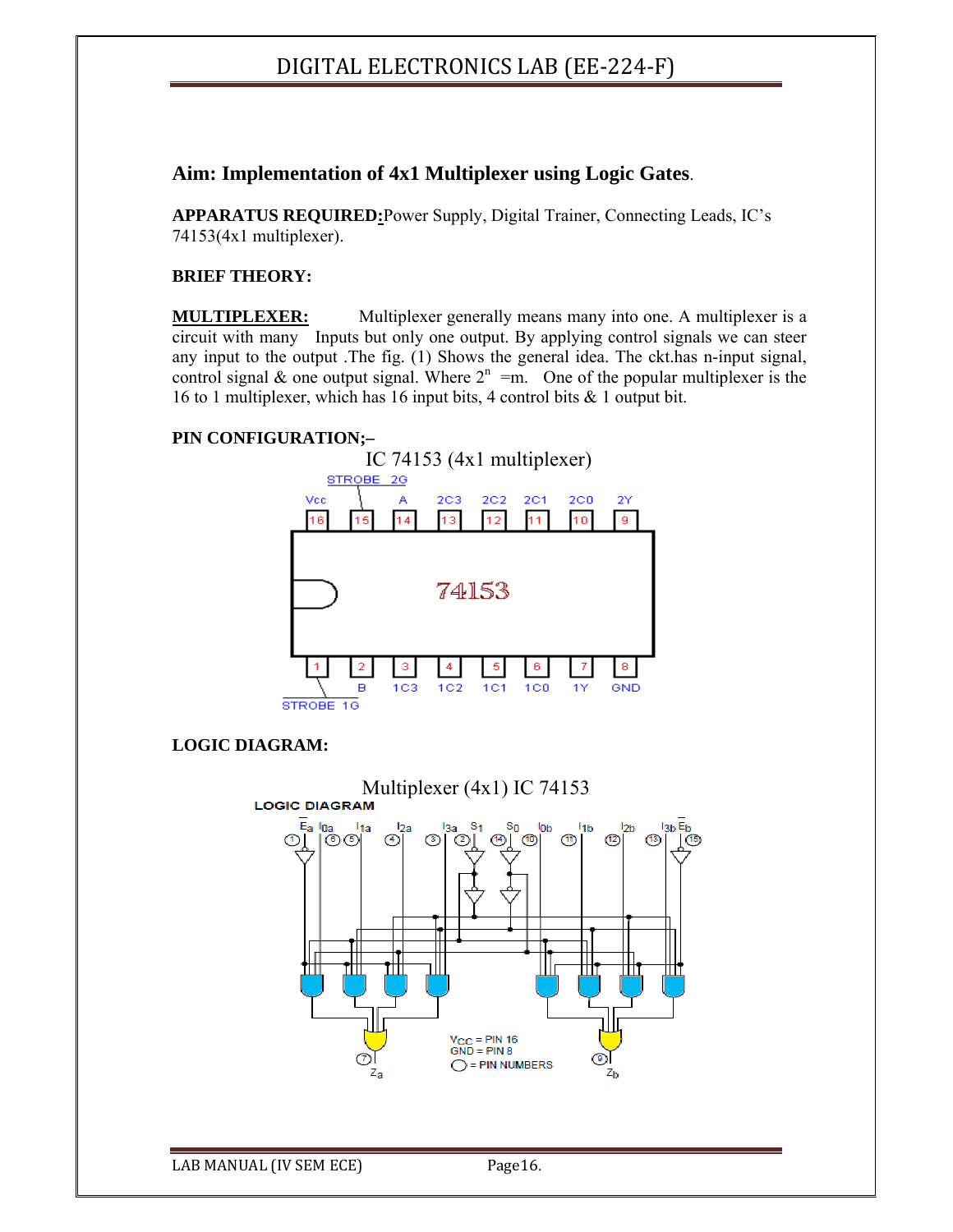#### **PROCEDURE:**

- 1. Fix the IC's on the bread board &give the input supply.
- 2. Make connection according to the circuit.
- 3. Give select signal and strobe signal at respective pins.
- 4. Connect +5 vVcc supply at pin no 24 & GND at pin no 12.
- 5. Verify the truth table for various inputs.

#### **OBSERVATION TABLE:**

|   |   | INPUT     |                |                |    |   | <b>OUTPUT</b> |
|---|---|-----------|----------------|----------------|----|---|---------------|
| Α | в | <b>CO</b> | C <sub>1</sub> | C <sub>2</sub> | C3 | G | Y             |
| × | × | ×         | ×              | ×              | ×  | 1 | 0             |
| 0 | 0 | 0         | ×              | ×              | ×  | 0 | 0             |
| 0 | 0 | 1         | ×              | ×              | ×  | 0 | 1             |
| 0 | 1 | ×         | 0              | ×              | ×  | 0 | 0             |
| 0 | 1 | ×         | 1              | ×              | ×  | 0 | 1             |
| 1 | 0 | ×         | ×              | 0              | ×  | 0 | 0             |
| 1 | 0 | ×         | ×              | 1              | ×  | 0 | 1             |
| 1 | 1 | ×         | X              | ×              | 0  | 0 | 0             |
| 1 | 1 | ×         | ×              | ×              | 1  | 0 | 1             |

Truth Table of multiplexer (4x1) IC 74153

#### **RESULT:**Verify the truth table of multiplexer for various inputs. **PRECAUTIONS:**

- 1) Make the connections according to the IC pin diagram.
- 2) The connections should be tight.
- **3)** The  $V_{cc}$  and ground should be applied carefully at the specified pin only.

#### **Quiz Questions with answer.**

Q.1 Why is MUX called as "Data Selector"?

Ans. This selects one out of many inputs.

Q.2 What do you mean by Multiplexing?

Ans.Multiplexing means selecting only a single input out of many inputs.

Q.3 What is Digital Multiplexer?

Ans.The multiplexer which acts on digital data.

Q.4 What is the function of Enable input to any IC?

Ans.When this enable signal is activated.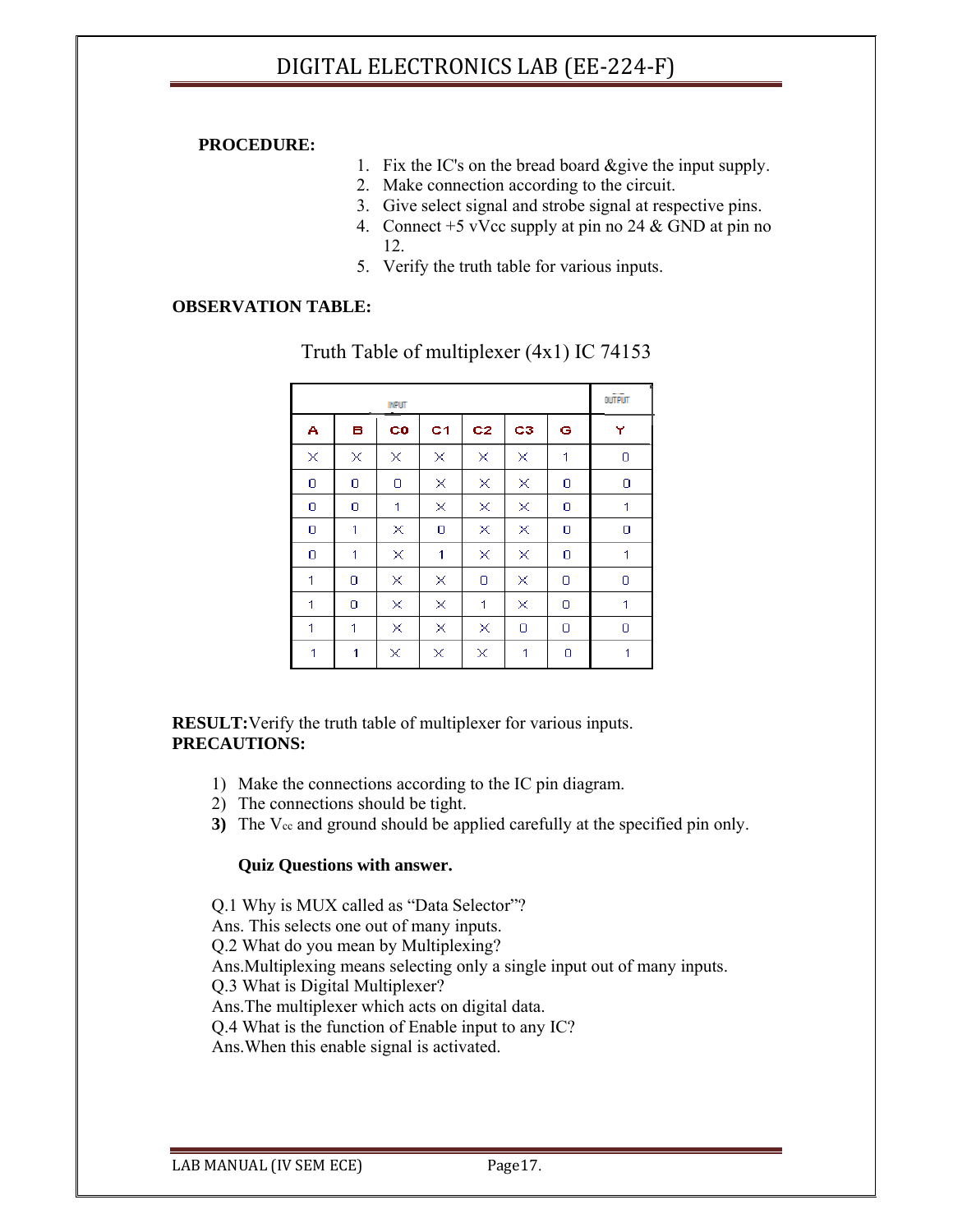Q.5 What is demultiplexer?

Ans. A demultiplexer transmits the data from a single source to various sources. Q.6 Can a decoder function as a D'MUX?

Ans. Yes

Q.7 What is the role of select lines in a Demultiplexer?

Ans. Select line selects the output line.

Q.8 Differentiate between functions of MUX & D'MUX?

Ans. Multiplexer has only single output but demultiplexer has many outputs.

Q.9 The number of control lines required for a 1:8 demultiplexer will be Ans. 3

Q.10 How many 4:1 multiplexers will be required to design 8:1 multiplexer? Ans. 2

## **EXPERIMENT NO - 6**

#### **Aim – Implementation of 4-Bit Parallel Adder Using 7483 Ic.**

**APPRATUS REQUIRED –** Digital trainer kit, IC 7483 (4-bit parallel adder).

**BRIEF THEOR** - A 4-bit adder is a circuit which adds two 4-bits numbers, say, A and B. In addition, a 4-bit adder will have another single-bit input which is added to the two numbers called the carry-in  $(C_{in})$ . The output of the 4-bit adder is a 4-bit sum (S) and a carry-out  $(C_{\text{out}})$  bit.

LAB MANUAL (IV SEM ECE) Page18.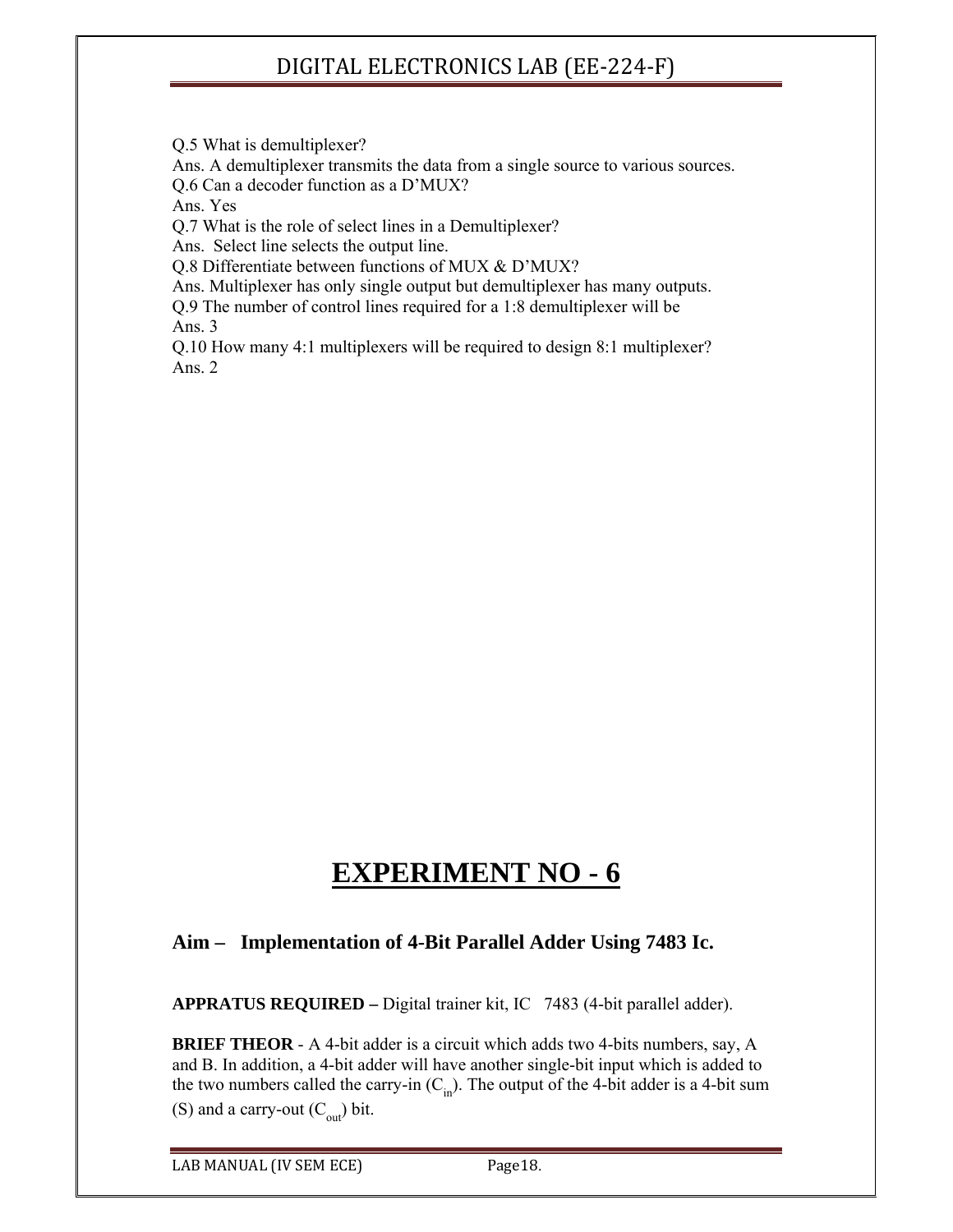**PIN CONFIGURATION–** 

Pin Diagram of IC 7483



**LOGIC DIAGRAM:-**

7483 4-bit Parallel Adder



#### **OBSERVATION TABLE –**

#### Truth table of 4-bit parallel adder

| A3 | A2 | A1 |  |  | A0   B3   B2   B1   B0   C4 (V)   S3(V)   S2(V)   S1(V) |  | SO(V) |
|----|----|----|--|--|---------------------------------------------------------|--|-------|
|    |    |    |  |  |                                                         |  |       |
|    |    |    |  |  |                                                         |  |       |
|    |    |    |  |  |                                                         |  |       |
|    |    |    |  |  |                                                         |  |       |
|    |    |    |  |  |                                                         |  |       |

#### **PROCEDURE –**

a) Make the connections as per the logic diagram.

- b) Connect +5v and ground according to pin configuration.
- c) Apply diff combinations of inputs to the i/p terminals.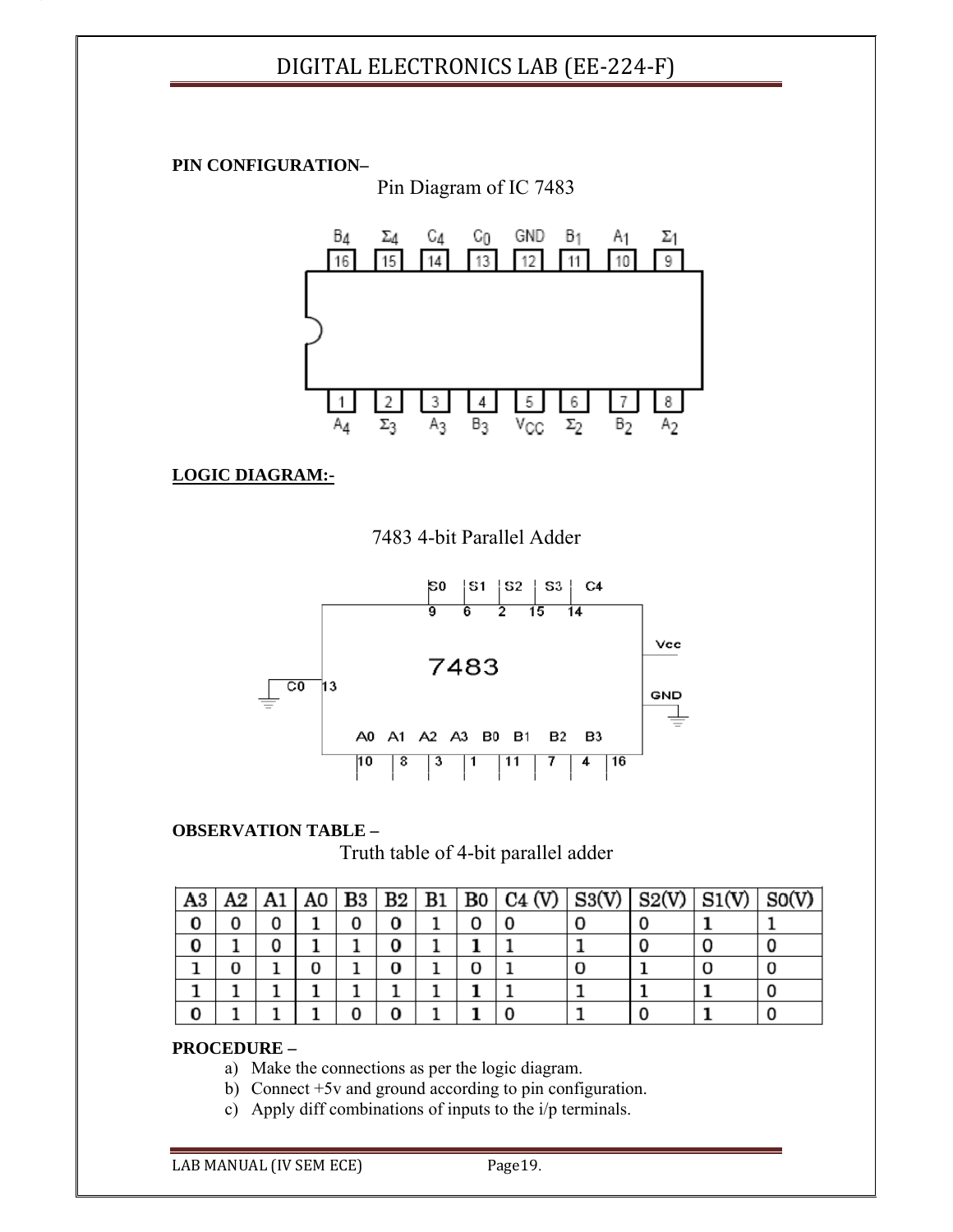- d) Note o/p for summation.
- e) Verify the truth table.

**RESULT-**Binary 4-bit full adder is studied and verified.

#### **PRECAUTIONS:**

- 1. Make the connections according to the IC pin diagram.
- 2. The connections should be tight.
- **3.** The V<sub>cc</sub> and ground should be applied carefully at the specified pin only.

#### **Quiz Questions with answer.**

Q 1 What do you understand by parallel adder? Ans.If we place full adders in parallel, we can add two- or four-digit numbers or any other size desired i.e. known as parallel adder. Q2 What happens when an *N*-bit adder adds two numbers whose sum is greater than or equal to  $2^{\circ}$ Ans. Overflow. Q3 Is Excess-3 code is weighted code or not? Ans.Excess-3 is not a weighted code. Q4 What is IC no. of parallel adder? Ans. IC 7483. Q5 What is the difference between Excess-3 & Natural BCD code? Ans. Natural BCD code is weighted code but Excess-3 code is not weighted code. Q6. What is the Excess-3 code for  $(396)_{10}$ Ans.  $(396)_{10} = (011011001001)_{\text{EX-3}}$ Q7 Can we obtain 1's complement using parallel adder? Ans. Yes Q8 Can we obtain 2's complement using parallel adder? Ans. yes Q9 How many bits can be added using IC7483 parallel adder? Ans.4 bits. Q10 Can you obtain subtractor using parallel adder? Ans. Yes

## **EXPERIMENT NO :7**

#### **Aim:– Design, and Verify the 4-Bit Synchronous Counter**

**APPARATUS REQUIRED:** Digital trainer kit and 4 JK flip flop each IC 7476 (i.e dual JK flip flop) and two AND gates IC 7408.

**BRIEF THEORY**: Counter is a circuit which cycle through state sequence. Two types of counter, Synchronous counter (e.g. parallel) and Asynchronous counter (e.g. ripple). In Ripple counter same flip-flop output to be used as clock signal source for other flip-flop. Synchronous counter use the same clock signal for all flip-flop.

#### **PIN CONFIGURATION:**

LAB MANUAL (IV SEM ECE) Page20.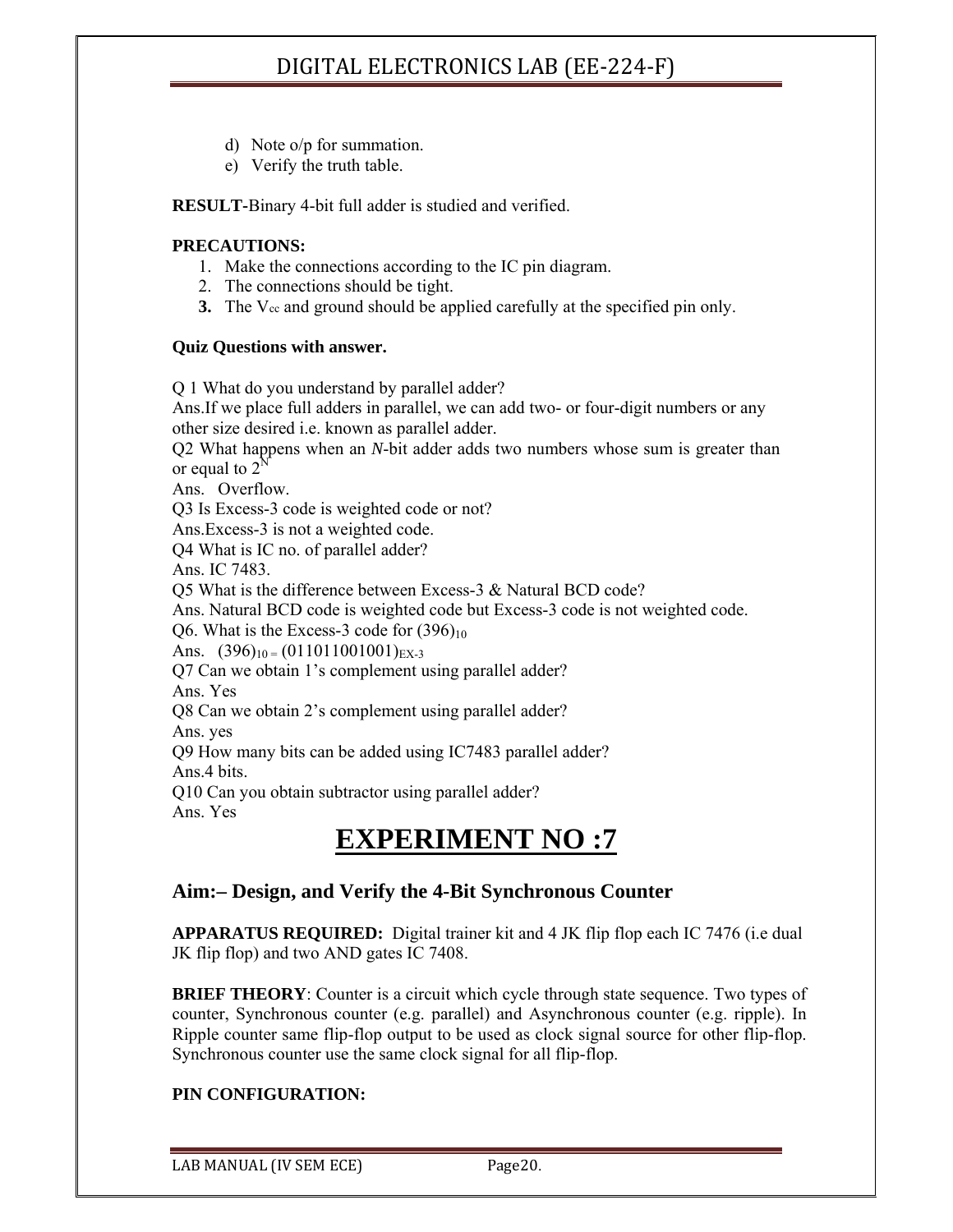

#### **LOG GIC DIAGR AM:**

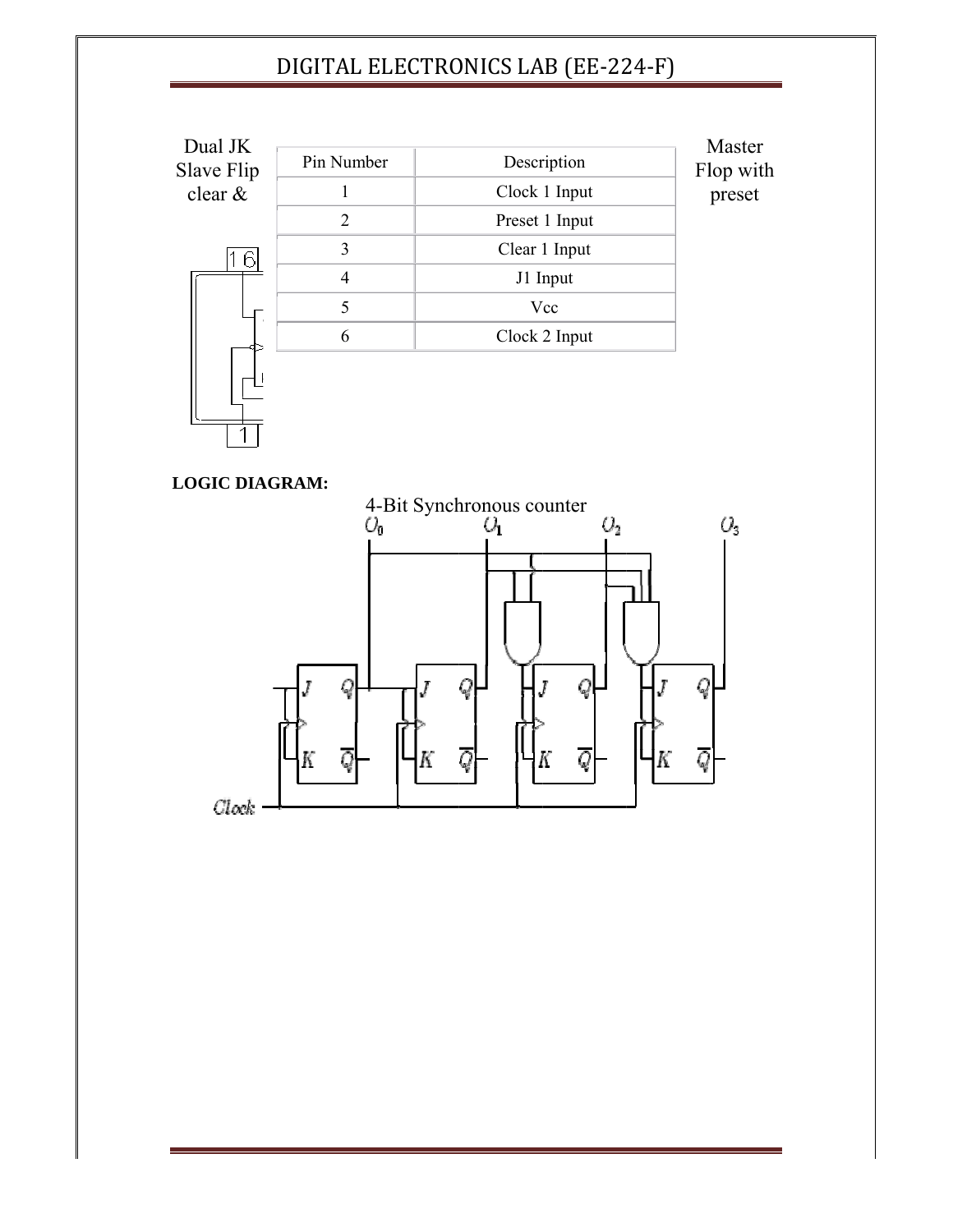|    | Preset 2 Input       |  |
|----|----------------------|--|
| 8  | Clear 2 Input        |  |
| 9  | J <sub>2</sub> Input |  |
| 10 | Complement Q2 Output |  |
| 11 | Q2 Output            |  |
| 12 | K <sub>2</sub> Input |  |
| 13 | Ground               |  |
| 14 | Complement Q1 Output |  |
| 15 | Q1 Output            |  |
| 16 | K1 Input             |  |

#### **OBSERVATIONTABLE:**

Truth Table

|                  | <b>States</b>  | Count            |                  |                  |
|------------------|----------------|------------------|------------------|------------------|
| $\mathbf{0}_4$   | $\mathbf{0}_3$ | $\mathbf{0}_2$   | $\mathbf{0}_1$   |                  |
| $\boldsymbol{0}$ | $\overline{0}$ | $\boldsymbol{0}$ | $\boldsymbol{0}$ | $\boldsymbol{0}$ |
| $\boldsymbol{0}$ | $\overline{0}$ | $\boldsymbol{0}$ | $\mathbf{1}$     | $\mathbf{1}$     |
| $\boldsymbol{0}$ | $\overline{0}$ | $\mathbf 1$      | $\overline{0}$   | $\overline{2}$   |
| $\overline{0}$   | $\overline{0}$ | 1                | $\mathbf 1$      | 3                |
| $\overline{0}$   | $\mathbf 1$    | $\boldsymbol{0}$ | $\overline{0}$   | 4                |
| $\overline{0}$   | $\mathbf{1}$   | $\overline{0}$   | $\mathbf{1}$     | 5                |
| $\overline{0}$   | $\mathbf 1$    | 1                | $\overline{0}$   | 6                |
| $\overline{0}$   | $\mathbf 1$    | 1                | $\mathbf{1}$     | 7                |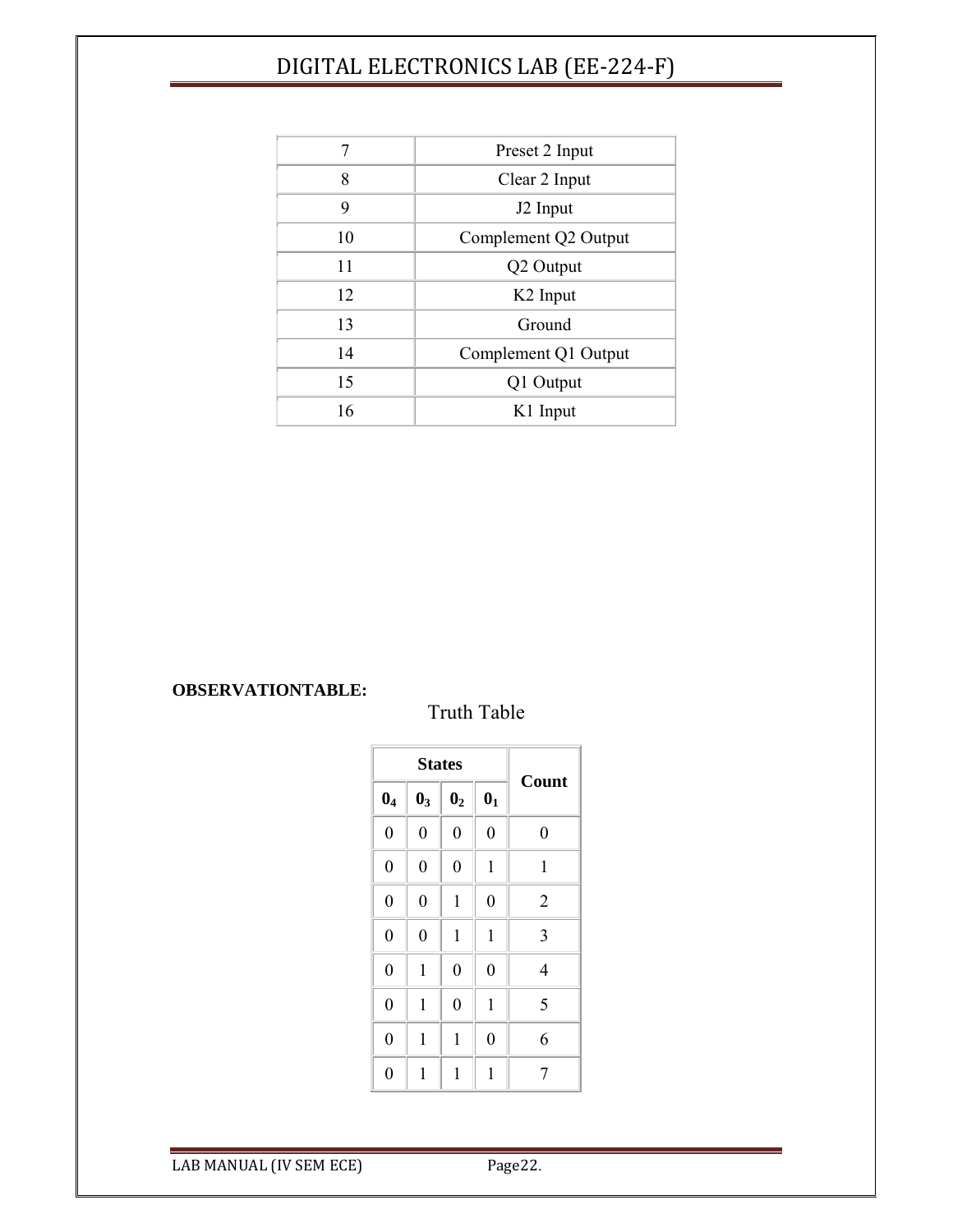| $\mathbf{1}$ | $\boldsymbol{0}$ | $\boldsymbol{0}$ | $\boldsymbol{0}$ | 8  |
|--------------|------------------|------------------|------------------|----|
| $\mathbf{1}$ | $\boldsymbol{0}$ | $\boldsymbol{0}$ | $\mathbf{1}$     | 9  |
| $\mathbf{1}$ | $\boldsymbol{0}$ | $\mathbf{1}$     | $\boldsymbol{0}$ | 10 |
| $\mathbf{1}$ | $\overline{0}$   | $\mathbf{1}$     | $\mathbf{1}$     | 11 |
| $\mathbf 1$  | $\mathbf{1}$     | $\boldsymbol{0}$ | $\boldsymbol{0}$ | 12 |
| $\mathbf{1}$ | $\mathbf{1}$     | $\boldsymbol{0}$ | $\mathbf{1}$     | 13 |
| $\mathbf{1}$ | $\mathbf{1}$     | $\mathbf{1}$     | $\boldsymbol{0}$ | 14 |
| $\mathbf{1}$ | 1                | 1                | 1                | 15 |

#### **PROCEDURE:**

- a) Make the connections as per the logic diagram.
- b) Connect +5v and ground according to pin configuration.
- c) Apply diff combinations of inputs to the i/p terminals.
- d) Note o/p for summation.
- e) Verify the truth table.

**RESULT:**4-bit synchronous counter studied and verified.

#### **PRECAUTIONS:**

- 1. Make the connections according to the IC pin diagram.
- 2. The connections should be tight.
- **3.** The V<sub>cc</sub> and ground should be applied carefully at the specified pin only.

#### **Quiz Questions with answer.**

Q.1 What do you understand by counter? Ans. Counter is a register which counts the sequence in binary form. Q.2What is asynchronous counter? Ans. Clock input is applied to LSB FF. The output of first FF is connected as clock to next FF. Q.3What is synchronous counter? Ans.Where Clock input is common to all FF. Q.4Which flip flop is used in asynchronous counter? Ans.All Flip-Flops are toggling FF. Q.5Which flip flop is used in synchronous counter? Ans.Any FF can be used. Q.6 What do you understand by modulus? Ans.The total no. of states in counter is called as modulus.If counter is modulus-n, then it has n different states. Q.7 Whatdo you understand by state diagram? Ans. State diagram of counter is a pictorial representation of counter states directed by arrows in graph.

Q.8 What do you understand by up/down counter?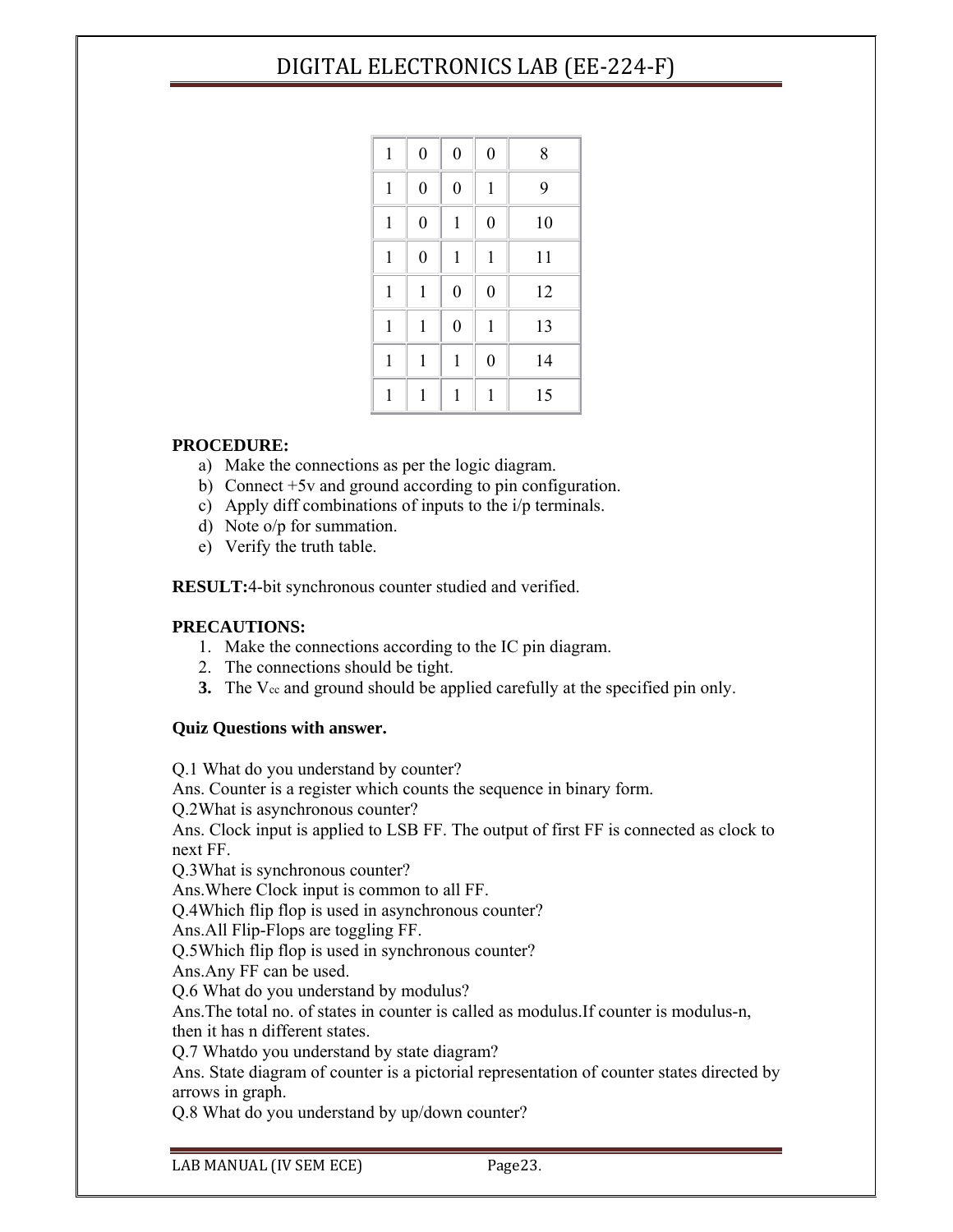Ans.Up/Down Synchronous Counter: two way counter which able to count up or down.

Q.9 Why Asynchronous counter is known as ripple counter?

Ans. Asynchronous Counter: flip-flop doesn't change condition simultaneously because it doesn't use single clock signalAlso known as ripple counter because clock signal input as ripple through counter.

Q.10 which type of counter is used in traffic signal? Ans. Down counters.

## **EXPERIMENT NO: 8**

LAB MANUAL (IV SEM ECE) Page24.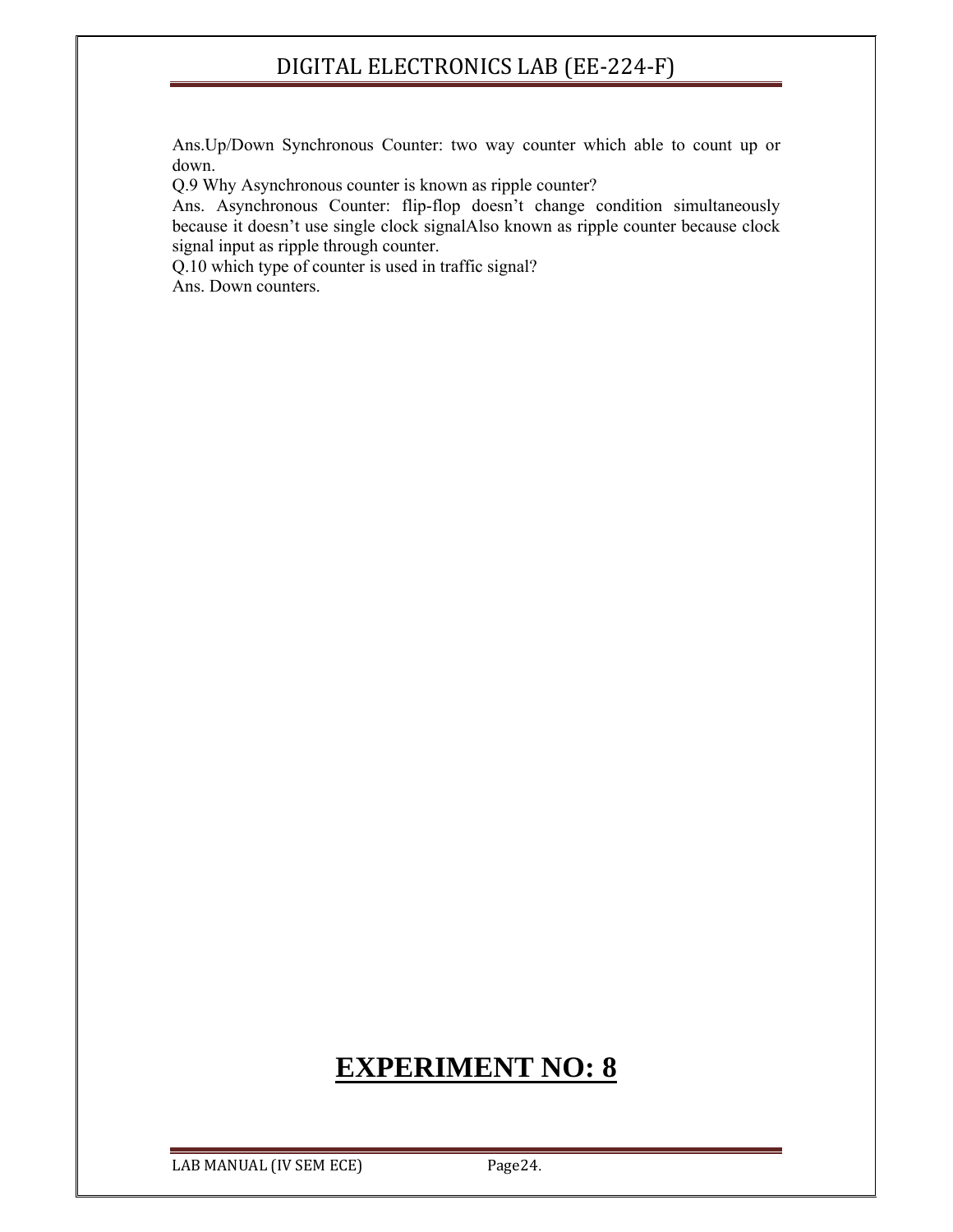| Aim:  | Pin Number | Description | Design,           |
|-------|------------|-------------|-------------------|
| and   |            |             | <b>Verify the</b> |
| 4-Bit |            |             |                   |

#### **Asynchronous Counter.**

**APPARATUS REQUIRED:** Digital trainer kit and 4 JK flip flop each IC 7476 (i.e dual JK flip flop) and two AND gates IC 7408.

**BRIEF THEORY**: Counter is a circuit which cycle through state sequence. Two types of counter, Synchronous counter (e.g. parallel) and Asynchronous counter (e.g. ripple). In Ripple counter same flip-flop output to be used as clock signal source for other flip-flop. Synchronous counter use the same clock signal for all flip-flop.

#### **PIN CONFIGURATION:**



**LOGIC DIAGRAM:** 

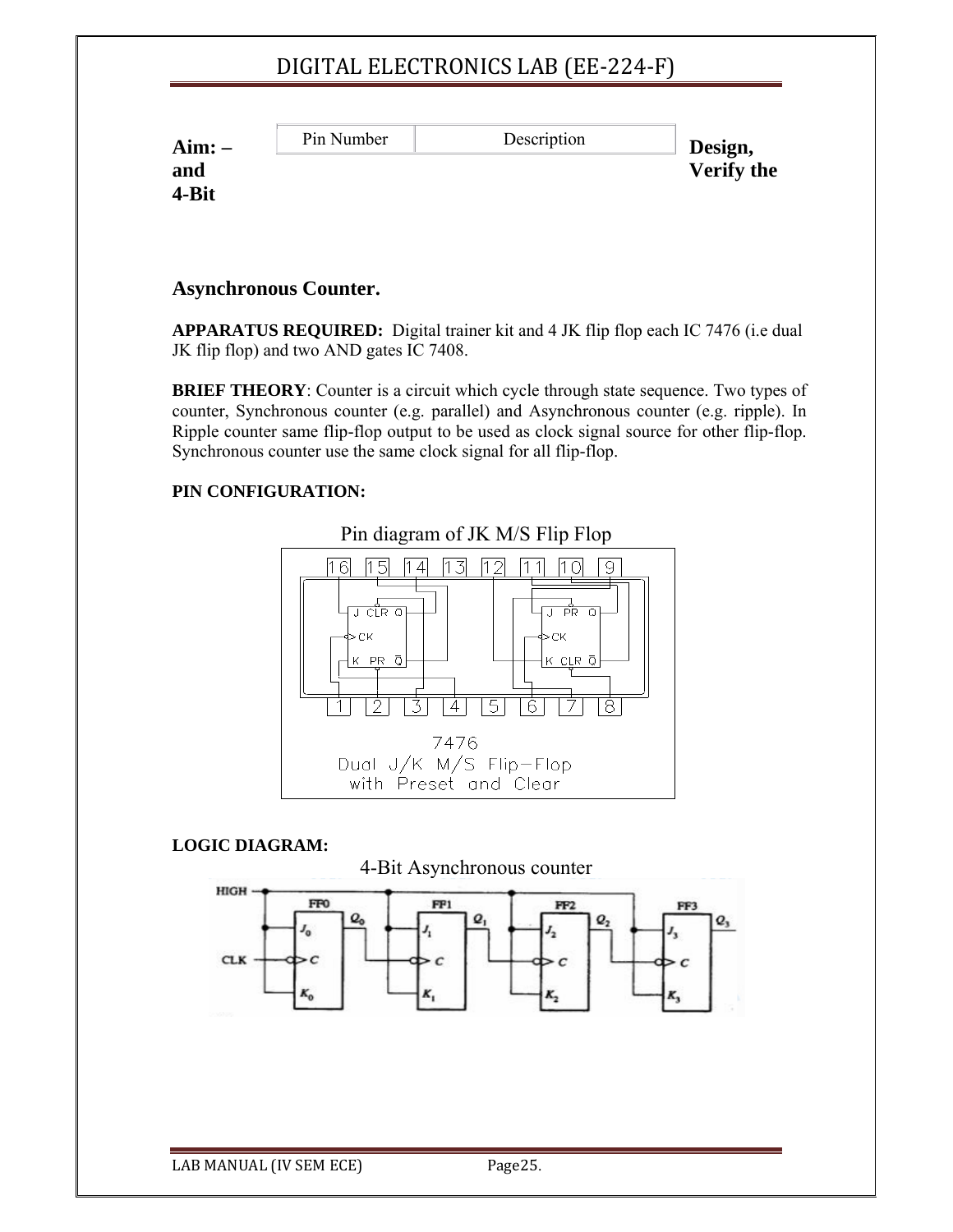| 1              | Clock 1 Input        |  |  |
|----------------|----------------------|--|--|
| 2              | Preset 1 Input       |  |  |
| 3              | Clear 1 Input        |  |  |
| $\overline{4}$ | J1 Input             |  |  |
| 5              | Vcc                  |  |  |
| 6              | Clock 2 Input        |  |  |
| 7              | Preset 2 Input       |  |  |
| 8              | Clear 2 Input        |  |  |
| 9              | J2 Input             |  |  |
| 10             | Complement Q2 Output |  |  |
| 11             | Q2 Output            |  |  |
| 12             | K <sub>2</sub> Input |  |  |
| 13             | Ground               |  |  |
| 14             | Complement Q1 Output |  |  |
| 15             | Q1 Output            |  |  |
| 16             | K1 Input             |  |  |

#### **PROCEDURE:**

a) Make the connections as per the logic diagram.

b) Connect +5v and ground according to pin configuration.

c) Apply diff combinations of inputs to the i/p terminals.

d) Note o/p for summation.

e) Verify the truth table.

**RESULT:**4-bit asynchronous counter studied and verified.

#### **PRECAUTIONS:**

- 1. Make the connections according to the IC pin diagram.
- 2. The connections should be tight.
- **3.** The V<sub>cc</sub> and ground should be applied carefully at the specified pin only.

#### **Quiz Questions with answer.**

Q.1How many flip-flops are required to make a MOD-32 binary counter? Ans.5.

Q.2 The terminal count of a modulus-11 binary counter is  $\qquad \qquad$ Ans.1010.

Q.3 Synchronous counters eliminate the delay problems encountered with asynchronous counters because the:

Ans.Input clock pulses are applied simultaneously to each stage.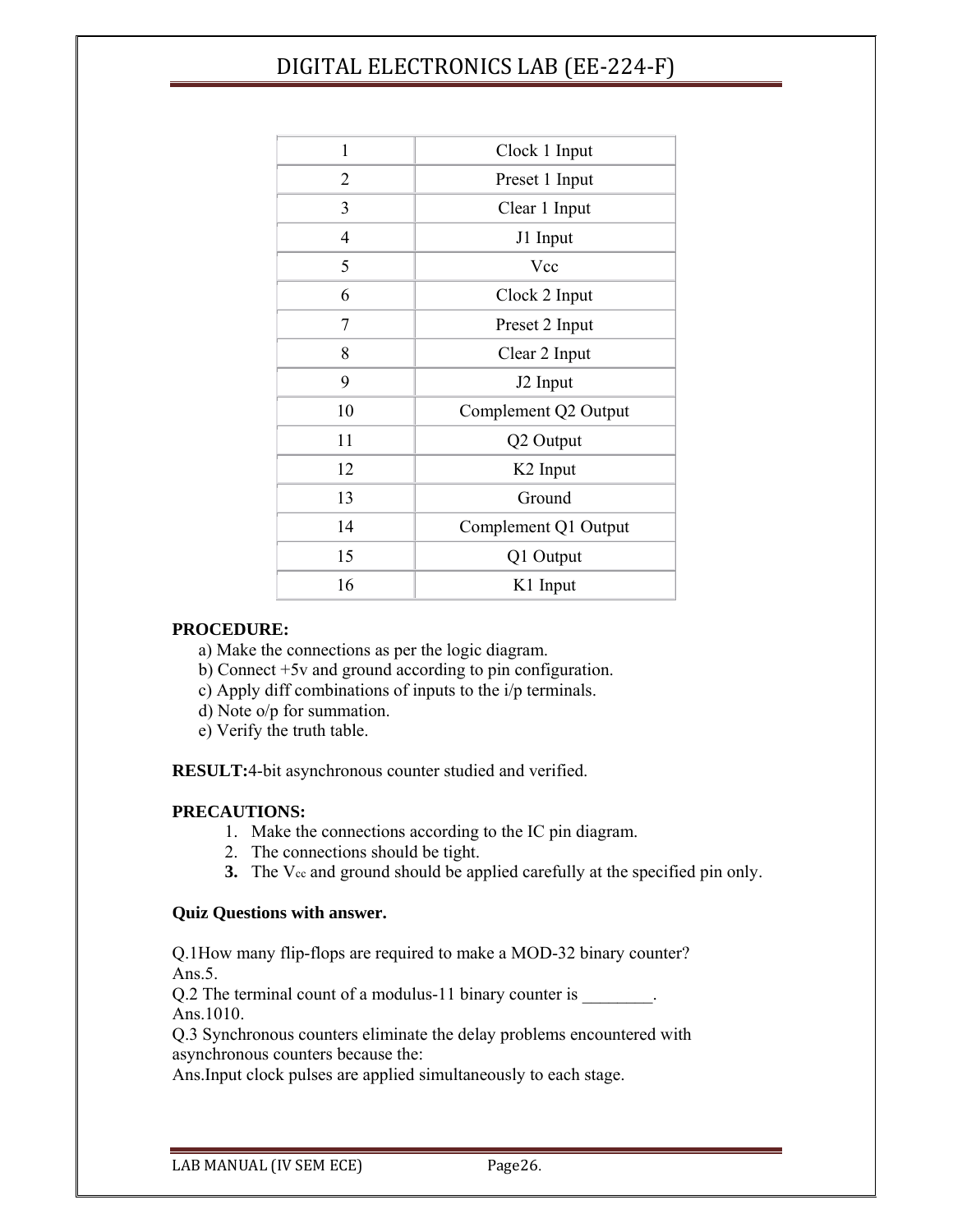Q4.Synchronous construction reduces the delay time of a counter to the delay of:

Ans. a single flip-flop and a gate.

Q5.What is the difference between a 7490 and a 7492?

Ans.7490 is a MOD-10, 7492 is a MOD-12.

Q6.When two counters are cascaded, the overall MOD number is equal to the of their individual MOD numbers.

Ans. Product.

Q7. A BCD counter is a

Ans. decade counter.

Q8. What decimal value is required to produce an output at "X" ?



Ans.5.

Q9.How many AND gates would be required to completely decode ALL the states of a MOD-64 counter, and how many inputs must each AND gate have?

Ans. 64 gates, 6 inputs to each gate.

Q.10 A ring counter consisting of five Flip-Flops will have Ans. 5 states.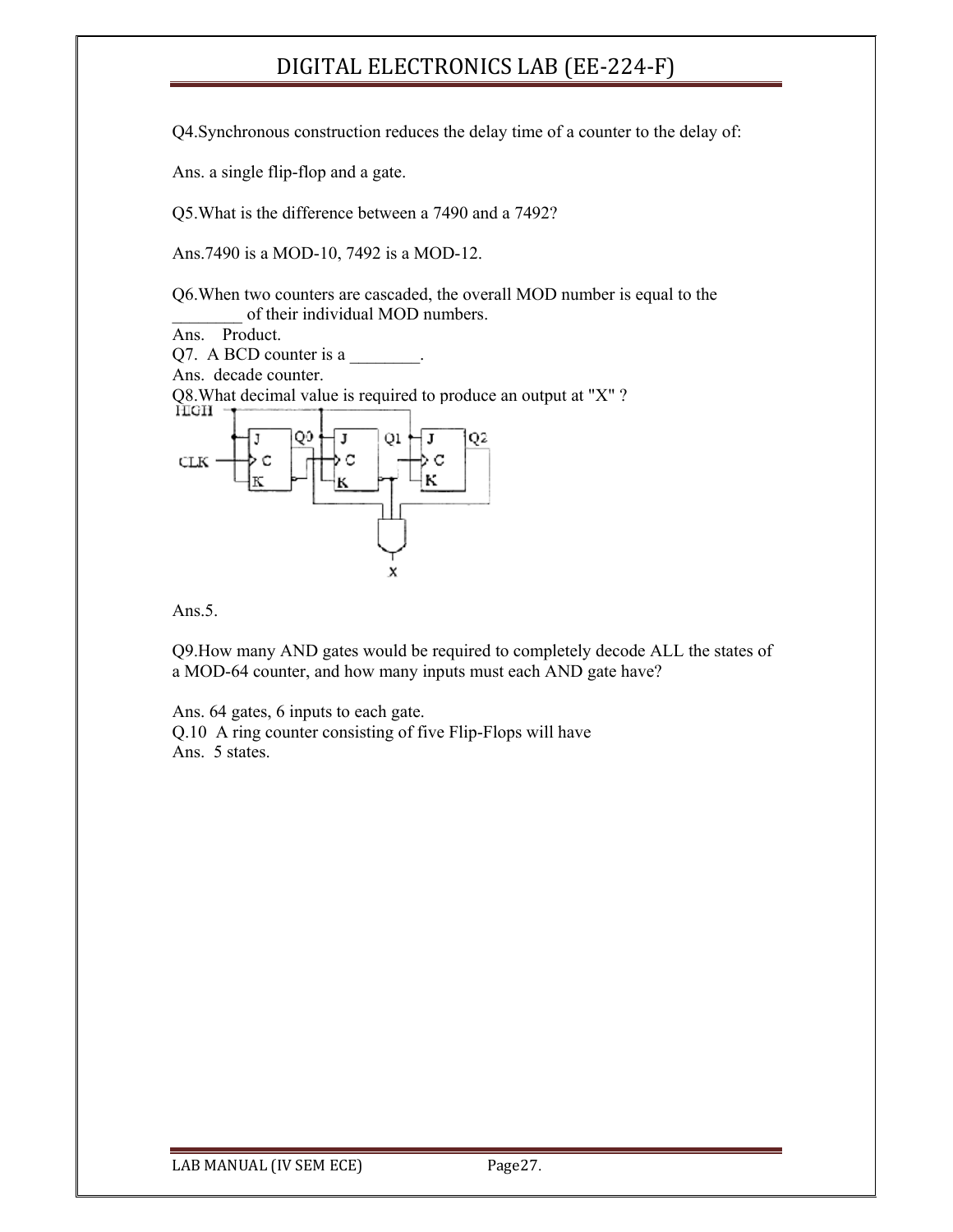## **EXPERIMENT NO: 9**

**Aim:-**To Design &Verify Operation of Half Adder &Full Adder.

**APPARATUS REQUIRED:** Power supply, IC's, Digital Trainer, Connecting leads.

**BRIEF THEORY:** We are familiar with ALU, which performs all arithmetic and logic operation but ALU doesn't perform/ process decimal no's. They process binary no's.

**Half Adder:**It is a logic circuit that adds two bits. It produces the O/P, sum & carry.The Boolean equation for sum & carry are:

 $SUM = A + B$ 

 $CARRY = A$ . B

Therefore, sum produces 1 when A&B are different and carry is 1when A&B are 1. Application of Half adder is limited.

**Full Adder:** It is a logic circuit that can add three bits. It produces two O/P sum & carry. The Boolean Equation for sum & carry are:

$$
SUM = A + B + C
$$

$$
CARRY = A.B + (A+B) C
$$

Therefore, sum produces one when  $I/P$  is containing odd no's of one  $\&$  carry is one when there are two or more one in I/P.

#### **LOGIC DAIGRAM:**

Half Adder Full Adder



#### **PROCEDURE:**

- (a) Connect the ckt. as shown in fig. For half adder.
- (b) Apply diff. Combination of inputs to the I/P terminal.
- (c) Note O/P for Half adder.
- (d) Repeat procedure for Full wave.
- (e) The result should be in accordance with truth table.

#### **OBSERVATION TABLE:**

#### **HALF ADDER:**

LAB MANUAL (IV SEM ECE) Page28.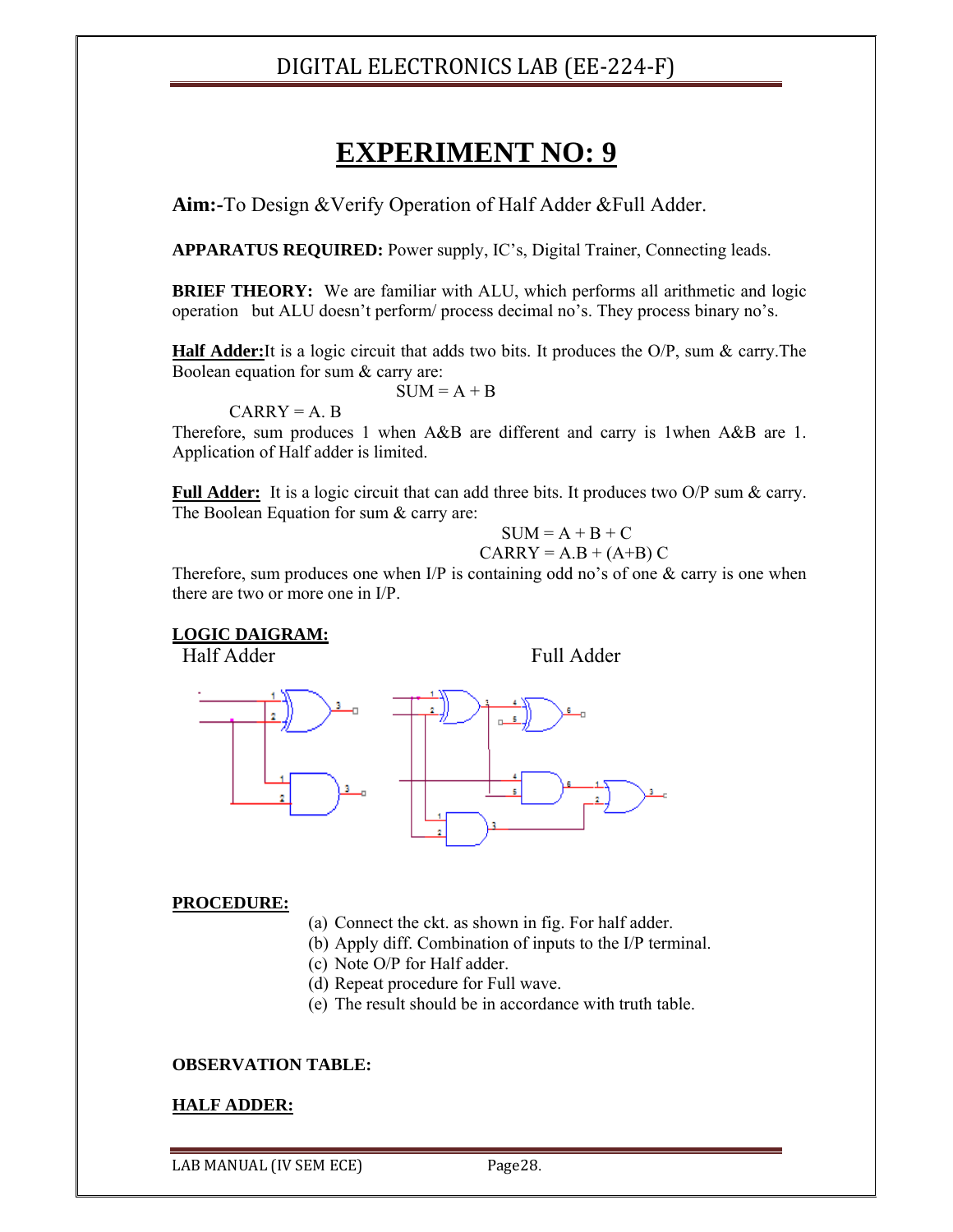| <b>INPUTS</b> |  | <b>OUTPUT</b> |  |
|---------------|--|---------------|--|
|               |  |               |  |
|               |  |               |  |
|               |  |               |  |
|               |  |               |  |
|               |  |               |  |

#### **FULL ADDER:**

| <b>INPUTS</b> |  |  | <b>OUTPUTS</b> |
|---------------|--|--|----------------|
|               |  |  | <b>CARRY</b>   |
|               |  |  |                |
|               |  |  |                |
|               |  |  |                |
|               |  |  |                |
|               |  |  |                |
|               |  |  |                |
|               |  |  |                |
|               |  |  |                |

**RESULT:** The Half Adder & Full Adder ckts. are verified.

#### **PRECAUTIONS:**

1) Make the connections according to the IC pin diagram.

2) The connections should be tight.

3) The V<sub>cc</sub> and ground should be applied carefully at the specified pin only.

#### **Quiz Questions with answer.**

Q.1 Give the basic rules for binary addition? Ans.  $0+0=0$ ;  $0+1=1$ ;  $1+1=1$  0;  $1+0=1$ . Q.2 Specify the no. of I/P and O/P of Half adder? Ans2. Two inputs & one output. Q.3 What is the drawback of half adder? Ans. We can't add carry bit from previous stage. Q.4 Write the equation for sum & carry of half adder? Ans. Sum =  $A$  XOR B; carry =  $A.B$ . Q.5 Write the equation for sum & carry of full adder? Ans. SUM= A'B'C+A'BC'+AB'C'+ABC; CARRY=AB+BC+AC. Q.6 How many half adders will be required for Implementing full adder? Ans. Two half adders and a OR gate. Q7 Define Bit? Ans. Bit is an abbreviation for binary digit. Q8.What is the difference b/w half adder& half sub tractor? Ans. Half adder can add two bits & half sub tractor can subtract two bits. Q9. Half subtractor logic circuit has one extra logic element. Name the element? Ans. Inverter. Q10. Define Nibble? Ans. Combination of four bits.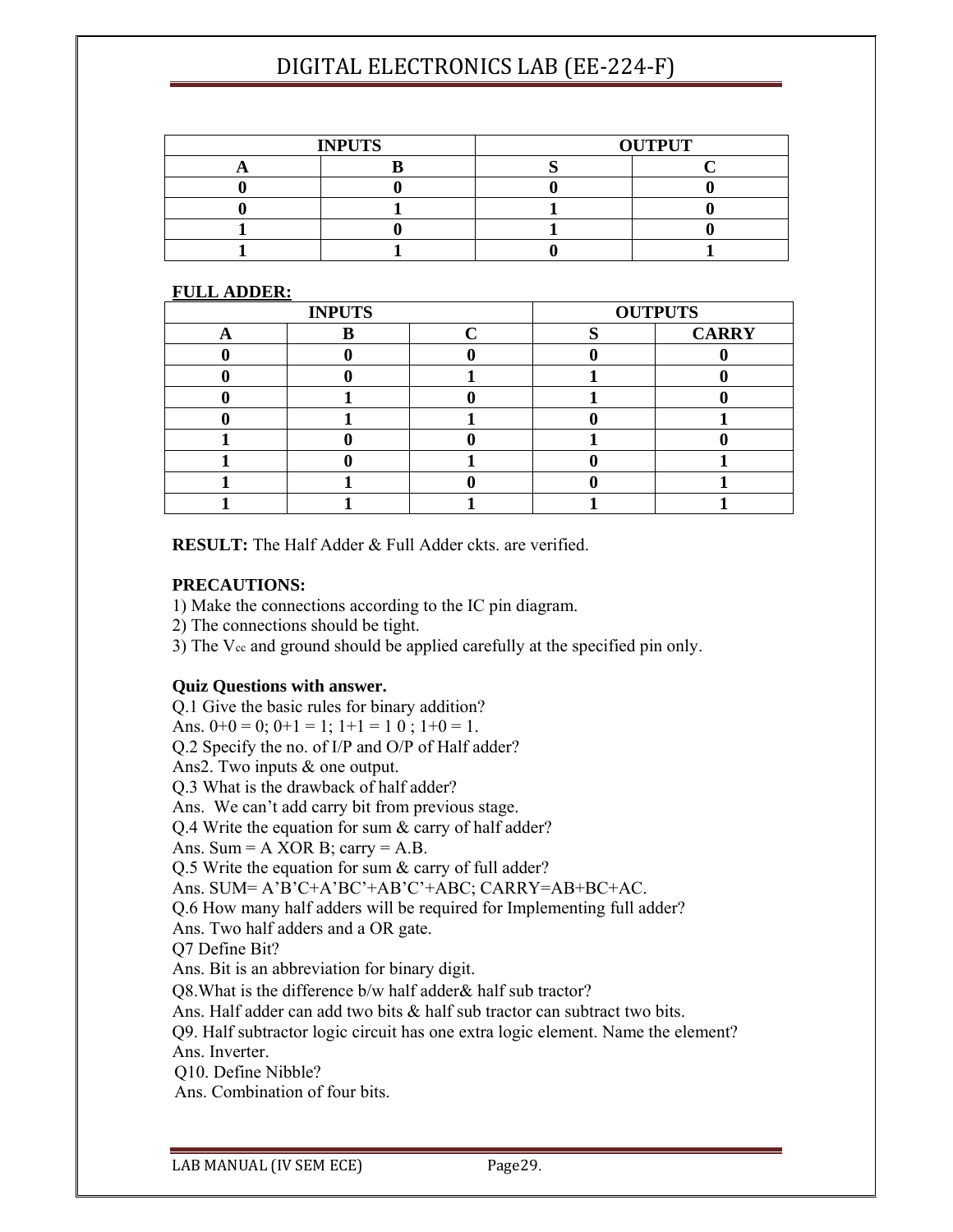## **EXPERIMENT NO :10**

**Aim:-**To Study &Verify Half Subtractor.

**APPARATUS REQUIRED:**Digital trainer kit, IC 7486 (EX-OR) IC 7408 (AND gate) IC 7404 (NOT gate)

**BRIEF THEORY:**A logic circuit for the subtraction of B(subtrahend) from A (minuend) where A& B are 1 bit numbers is referred as half- sub tractor.

#### **LOGIC DIAGRAM :**



#### **TRUTH TABLE:**

| <b>INPUT 1</b> | <b>INPUT 2</b><br>(Y) | <b>BORROW</b><br><b>(B)</b> | <b>DIFFERENCE (D)</b> |
|----------------|-----------------------|-----------------------------|-----------------------|
|                |                       |                             |                       |
|                |                       |                             |                       |
|                |                       |                             |                       |
|                |                       |                             |                       |

#### **PROCEDURE:**

- 1. Make the connections as per the logic diagram.
- 2. Connect +5v to pin 14 & ground to pin 7.
- 3. Apply 0 to input  $X \& Y$  as per the truth table.
- 4. Switch on the instrument.
- 5. Observe the reading on 8 bits LED display.
- 6. Repeat steps  $3 \& 5$  for different input as per truth table.
- 7. Verify the truth table.

**RESULT:**Half sub tractor circuit is studied and verified**.** 

LAB MANUAL (IV SEM ECE) Page30.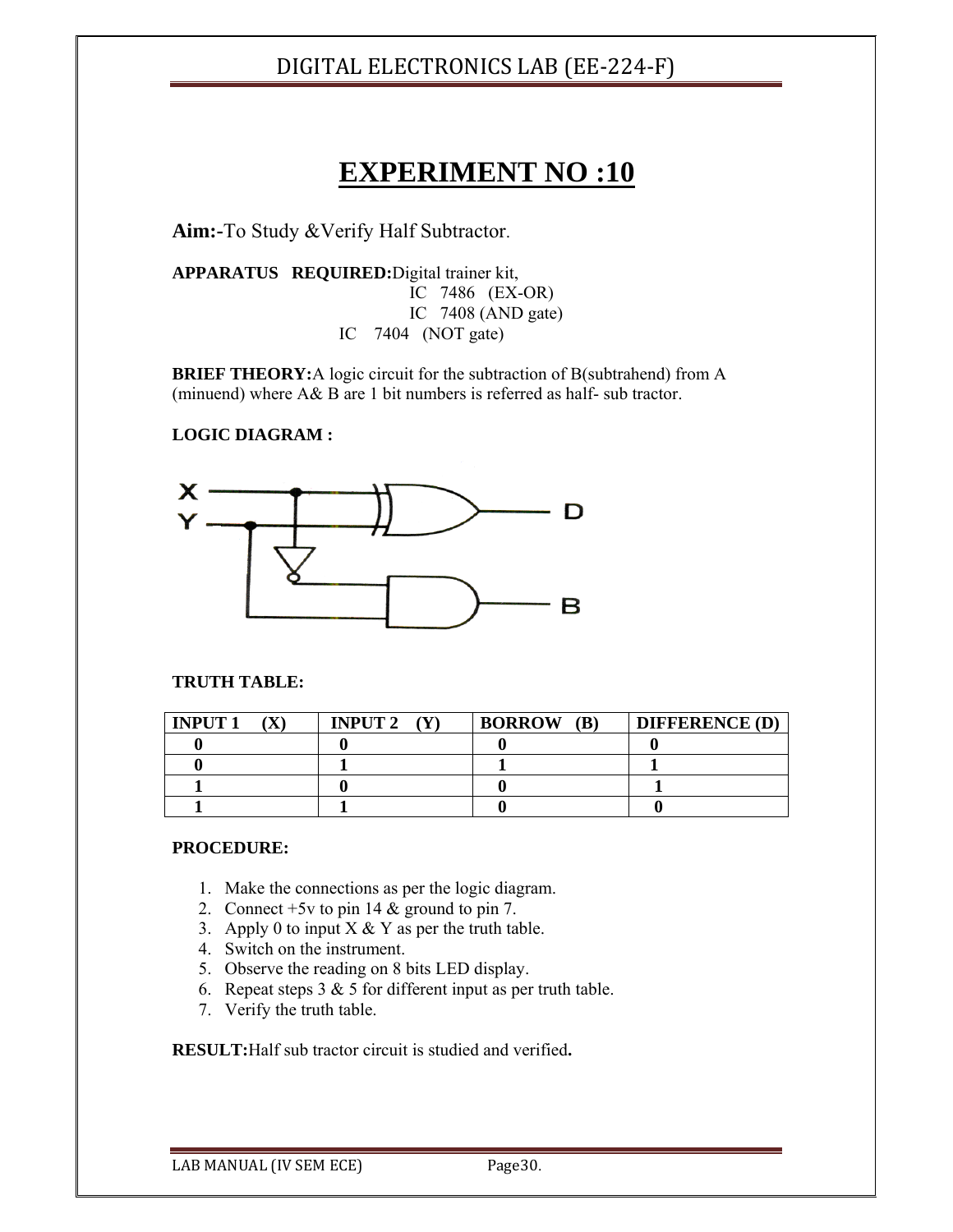#### **Quiz Questions with answer.**

Q.1 What is half subs tractor? Ans. Performs subs traction of two bits. Q.2 For implementing half subs tractor how many EX-OR, AND gates and Not gates are required? Ans. One EX-OR, one –AND gate, one- Not gate. Q.3 What are the logical equations for difference & borrow? Ans.  $D = \overline{A}B + A\overline{B}$  $B = \overline{A} \cdot B$ Q.4 How full subtractor is different from half subs tractor. Ans. Full sub tractor performs subtraction of three bits but half subs tractor Performs subtraction of two bits. Q5 If inputs of half subs tractor are A=0, and B=1 then Borrow will be? Ans.  $B=1$ Q.6 Is 2's complement method appropriate for subtraction? Ans. 2's complement method is appropriate method for subtraction. Q.7 How many bits we use in half subtractor for subtraction? Ans. only two bits. Q.8Can we use parallel adder for subtraction? Ans. We can use parallel adder using 2's complement method. Q.9 Which one is better subtractor or parallel adder for subtraction? Ans. Parallel adder is the best option using 1's complement or 2's complement Q.10 Which adder is used for addition of BCD numbers?

Ans. BCD adder.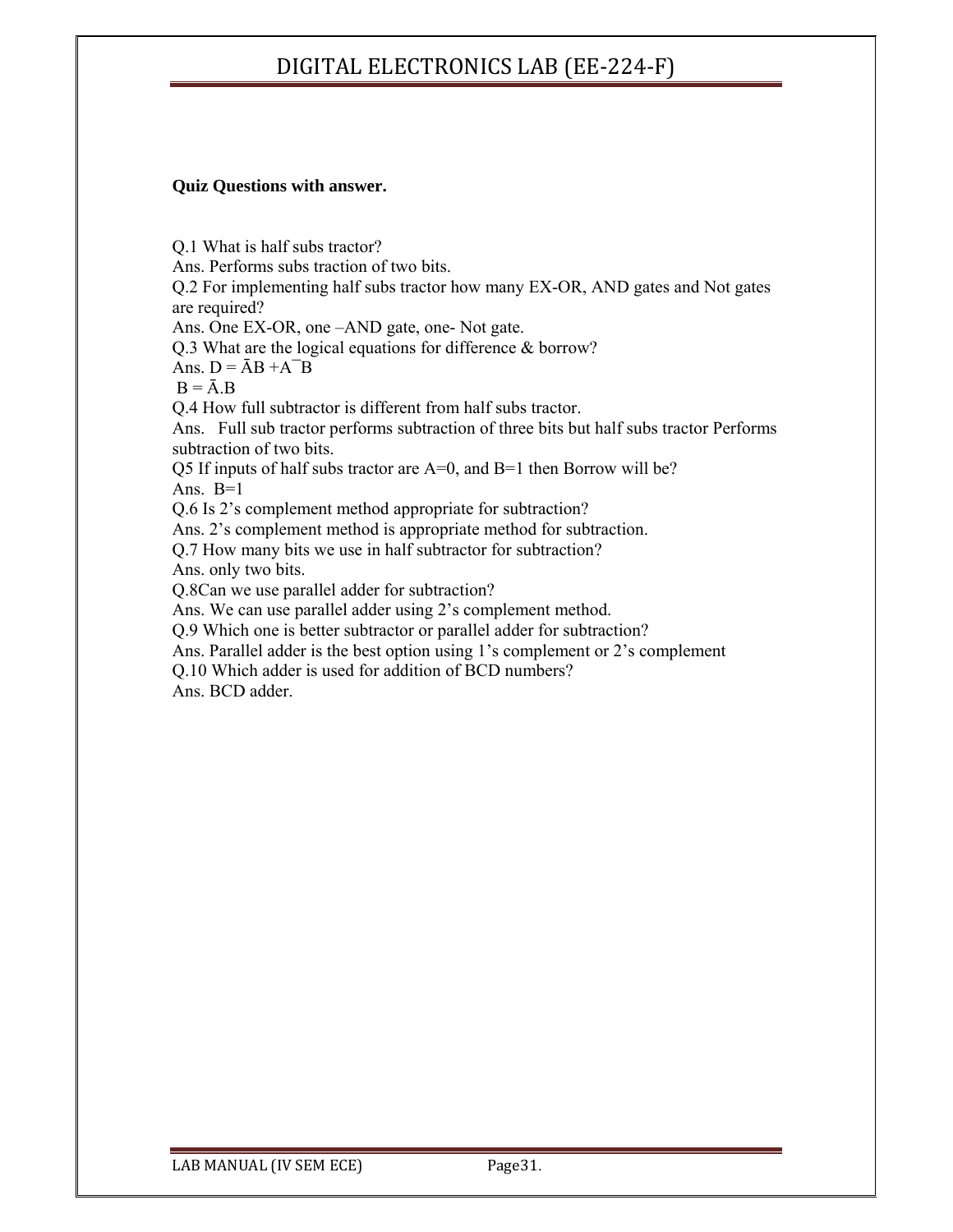## **EXPERIMENT NO: 11**

**Aim: -**To Design & Verify the Operation of Magnitude Comparator

**APPARATUS REQUIRED:**Power Supply, Digital Trainer Kit., Connecting Leads, and IC's (7404, 7408, and 7486).

**BRIEF THEORY:** Comparator compares the value of signal at the input. It can be designed to compare many bits. The adjoining figure shows the block diagram of comparator. Here it receives to two 2-bit numbers at the input  $\&$  the comparison is at the output.

#### **CIRCUIT DIAGRAM:**

Comparator



#### **PROCEDURE:**

- a. Make the connections according to the circuit diagram.
- b. The output is high if both the inputs are equal.
- c. Verify the truth table for different values.

#### **OBSERVATION TABLE:**

| P <sub>0</sub> | O0 | Р1 | 01 | <b>LOW IF P IS NOT EQUAL</b><br>TO O | <b>HIGH IF Q IS EQUAL TO Q</b> |
|----------------|----|----|----|--------------------------------------|--------------------------------|
|                |    |    |    |                                      | <b>HIGH</b>                    |
|                |    |    |    |                                      | <b>HIGH</b>                    |
|                |    |    |    | LOW                                  |                                |
|                |    |    |    | L OW                                 |                                |

**RESULT:** The comparator is designed & verified.

LAB MANUAL (IV SEM ECE) Page32.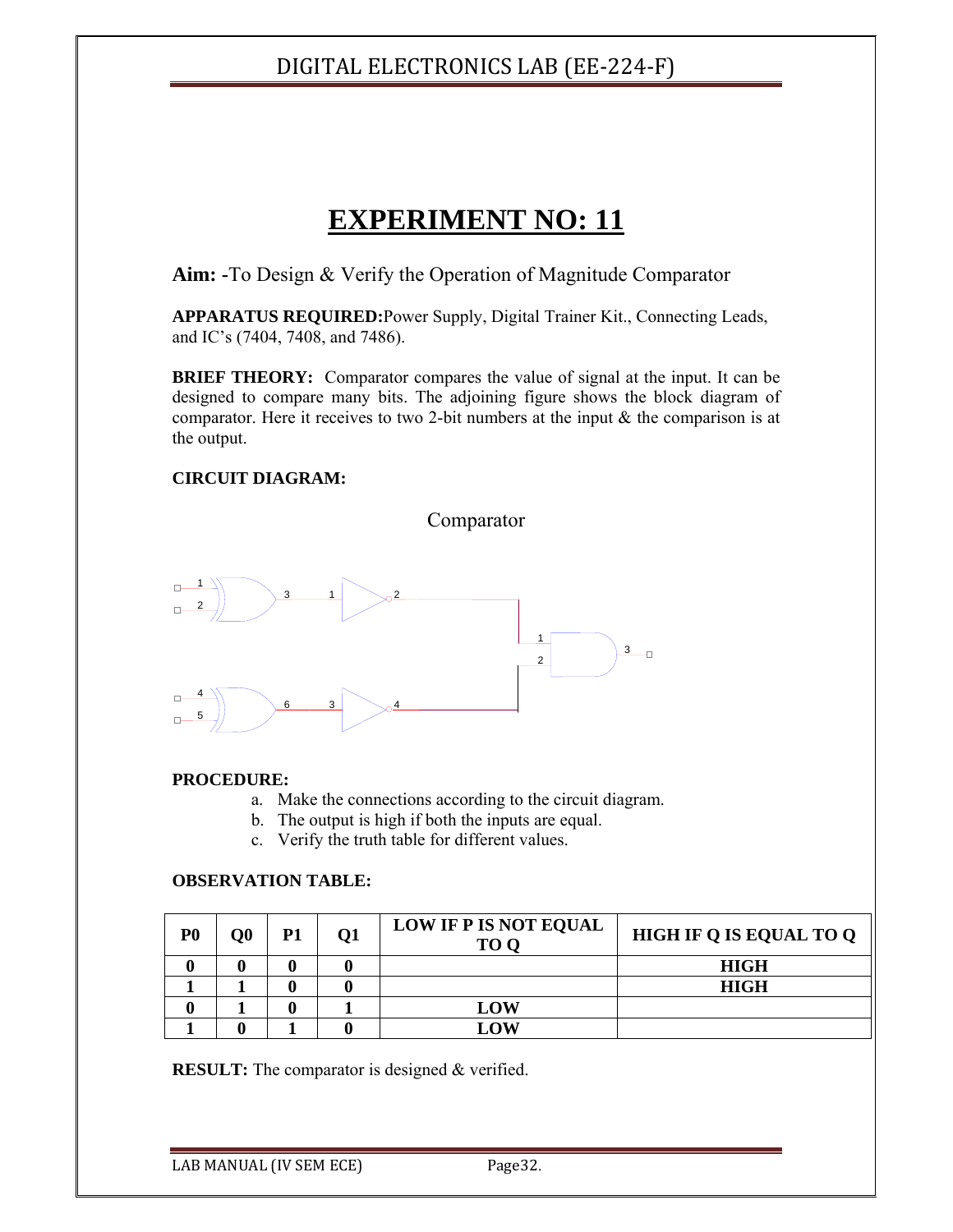#### **PRECAUTIONS:**

1) Make the connections according to the IC pin diagram.

- 2) The connections should be tight.
- 3) The  $V_{\text{cc}}$  and ground should be applied carefully at the specified pin only.

#### **Quiz Questions with answer.**

Q1.What is comparator?

Ans.Comparator compares the inputs (bits).

Q2. What are universal gates? Ans. NAND, NOR.

Q3. What is the full form of BCD? Ans. Binary Coded decimal. Q4. What is the base of binary number system? Ans. 2 Q5How many bits are there in one byte? Ans. 8 Q6. How many digits are there in octal number system? Ans. 8 Q7. What is the binary no. equivalent to decimal no. 20? Ans. 10100 Q8. How decimal no. minus 7 can be represented by 4 bit signed binary no's? Ans. 1111 Q9.Convert the octal no 67 into binary no.? Ans. 110111 Q10.A binary digit is called? Ans. Bit.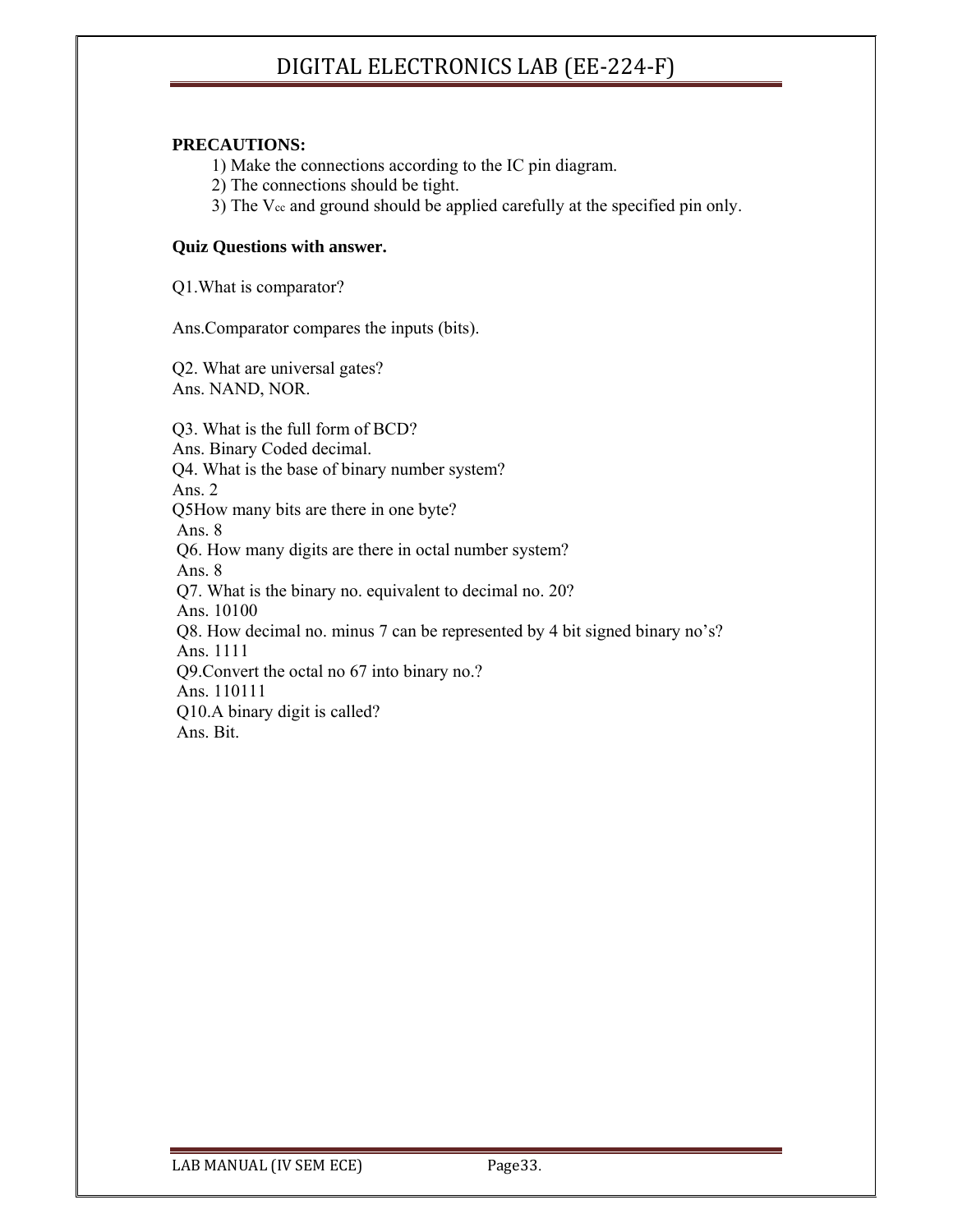## **EXPERIMENT NO:12**

#### **Aim: - To Study and Verify NAND as a Universal Gate.**

**APPARATUS REQUIRED:**Digital trainer kit, IC 7400 (NAND gate)

**BRIEF THEORY:**NAND OR NOR sufficient for the realization of any logic expression.because of this reason, NAND and NOR gates are known as UNIVERSAL gates.

#### **LOGIC DIAGRAM:**



#### **TRUTH TABLE:**

**NAND GATE AS INVERTER:**The circuit diagram of implementation of NAND gate as inverter.

| A  | V |
|----|---|
| וו |   |
|    | 1 |

#### **NAND GATE AS AND GATE:**

The circuit diagram of implementation of NAND Gate as AND Gate.

| A        | $\bf{B}$ | Y              |
|----------|----------|----------------|
| $\theta$ | $\Omega$ | $\overline{0}$ |
| 0        |          | $\overline{0}$ |
|          | 0        | 0              |
|          |          |                |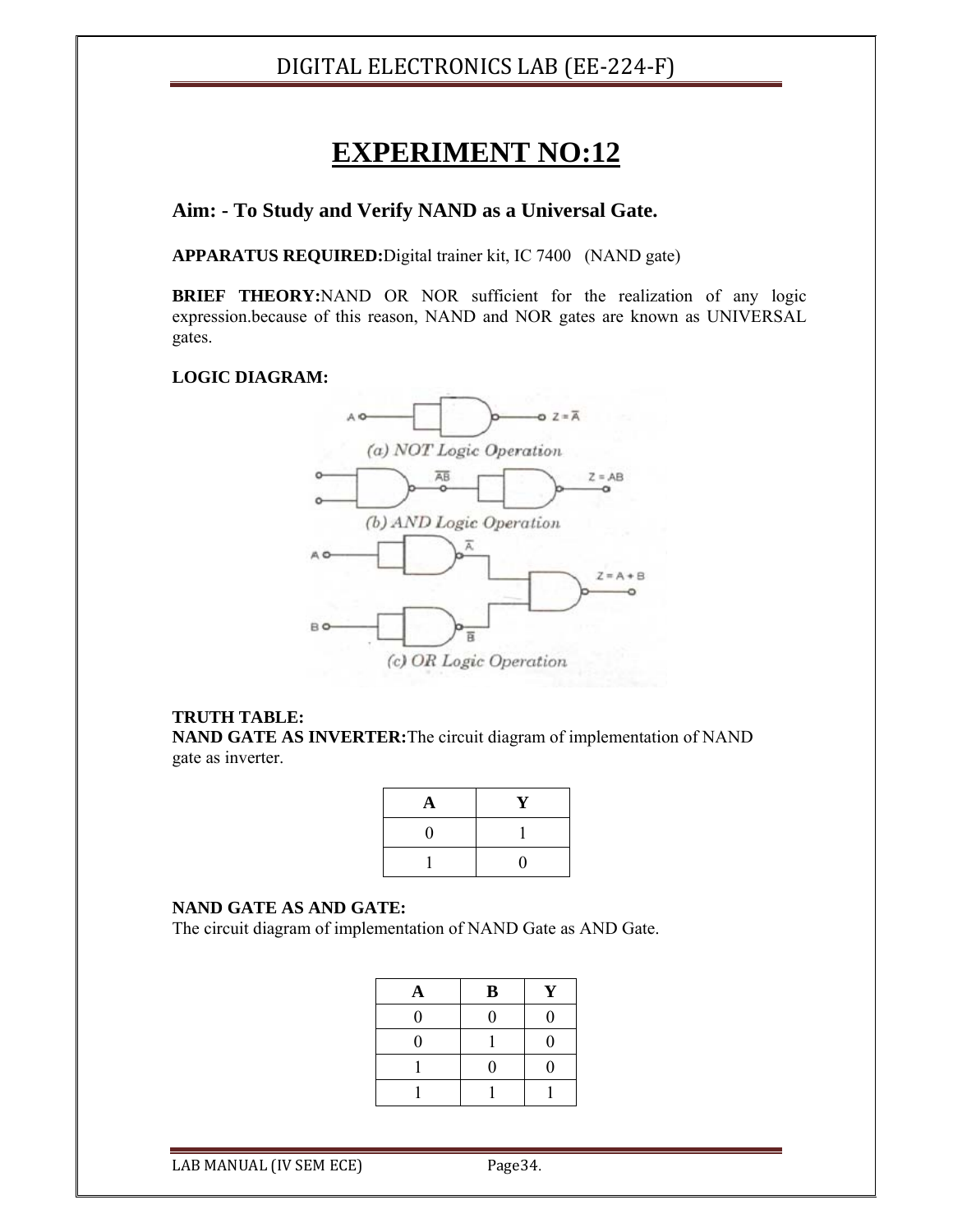#### **NAND GATE AS OR GATE:**

The circuit diagram of implementation of NAND Gate as OR Gate.

| A | $\, {\bf B}$ | Y |
|---|--------------|---|
| 0 | N            | 0 |
| 0 |              |   |
|   | ٠            |   |
|   |              |   |

#### **PROCEDURE:**

- 1. Make the connections as per the logic diagram.
- 2. Connect +5v to pin 14 & ground to pin 7.
- 3. Apply diff combinations of inputs to the i/p terminals.
- 4. Note o/p for NAND as universal gate.
- 5. Verify the truth table.

#### **Quiz Questions with answer.**

Q.1 Define Gates.

Ans. Gates are digital circuit, which perform a specific type of logical operation.

Q.2 Define IC?

Ans. IC means Integrated Circuit It is the integration of no. of components on a common substrate.

 $Q.3$  (A+A) A=?

Ans. A.

Q.4. Define universal gates

Ans. We can design any type of logical expression by using universal gates.

Q.5 Will the output of a NAND Gate be 0.

Ans. When all the inputs are1.

Q.6 Which IC is used for NAND GATE?

Ans.IC 7400.

Q.7 Why NAND is called as universal gate?

Ans.Because all gates can be made using circuits.

Q.8 Name any other universal gate?

Ans. NOR Gate.

Q.9 Which type of TTL gates can drive CMOS Gate?

Ans. TTL with open collector can derive CMOS.

Q.10 What is meant by literal?

Ans. A logical variable in a complemented or Un-complemented form is called a **literal**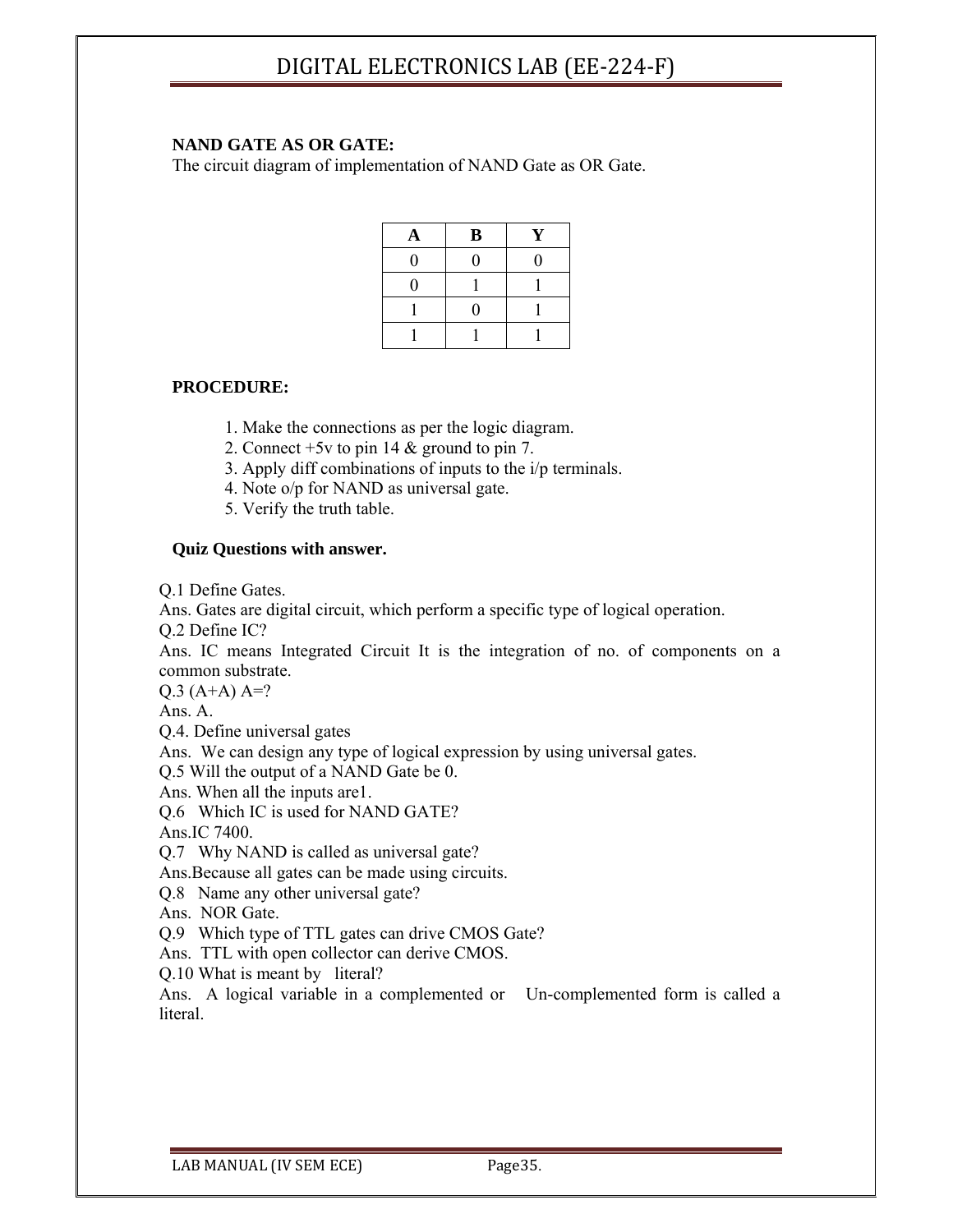## **EXPERIMENT NO:13**

#### **AIM: - To Study 4 Bit ALU(IC74181).**

#### **APPARATUS REQUIRED: I**C 74181, etc.

#### **BRIEF THEORY:**

The 74181 is a 7400 seriesmedium-scale integration (MSI)TTLintegrated circuit, containing the equivalent of 75 logic gates and most commonly packaged as a 24-pin DIP. The 4-bit wide ALU can perform all the traditional add / subtract / decrement operations with or without carry, as well as AND / NAND, OR / NOR, XOR, and shift. Many variations of these basic functions are available, for a total of 16 arithmetic and 16 logical operations on two four-bit words. Multiply and divide functions are not provided but can be performed in multiple steps using the shift and add or subtract functions. Shift is not an explicit function but can be derived from several available functions including (A+B) plus A.

#### **PIN DETAIL & FUNCTION TABLE:**

| <b>PIN DESCRIPTION</b> |                                      |                                     |  |  |  |  |
|------------------------|--------------------------------------|-------------------------------------|--|--|--|--|
| PIN NO.                | <b>SYMBOL</b>                        | <b>NAME AND FUNCTION</b>            |  |  |  |  |
| 1, 22, 20, 18          | $\overline{B}_0$ to $\overline{B}_3$ | operand inputs (active LOW)         |  |  |  |  |
| 2, 23, 21, 19          | $\overline{A}_0$ to $\overline{A}_3$ | operand inputs (active LOW)         |  |  |  |  |
| 6, 5, 4, 3             | $S_0$ to $S_3$                       | select inputs                       |  |  |  |  |
| 7                      | $C_n$                                | carry input                         |  |  |  |  |
| 8                      | M                                    | mode control input                  |  |  |  |  |
| 9, 10, 11, 13          | $\overline{F}_0$ to $\overline{F}_3$ | function outputs (active LOW)       |  |  |  |  |
| 12                     | <b>GND</b>                           | ground (0 V)                        |  |  |  |  |
| 14                     | $A = B$                              | comparator output                   |  |  |  |  |
| 15                     | Þ                                    | carry propagate output (active LOW) |  |  |  |  |
| 16                     | $C_{n+4}$                            | carry output                        |  |  |  |  |
| 17                     | G                                    | carry generate output (active LOW)  |  |  |  |  |
| 24                     | $V_{\rm CC}$                         | positive supply voltage             |  |  |  |  |

IC 74181

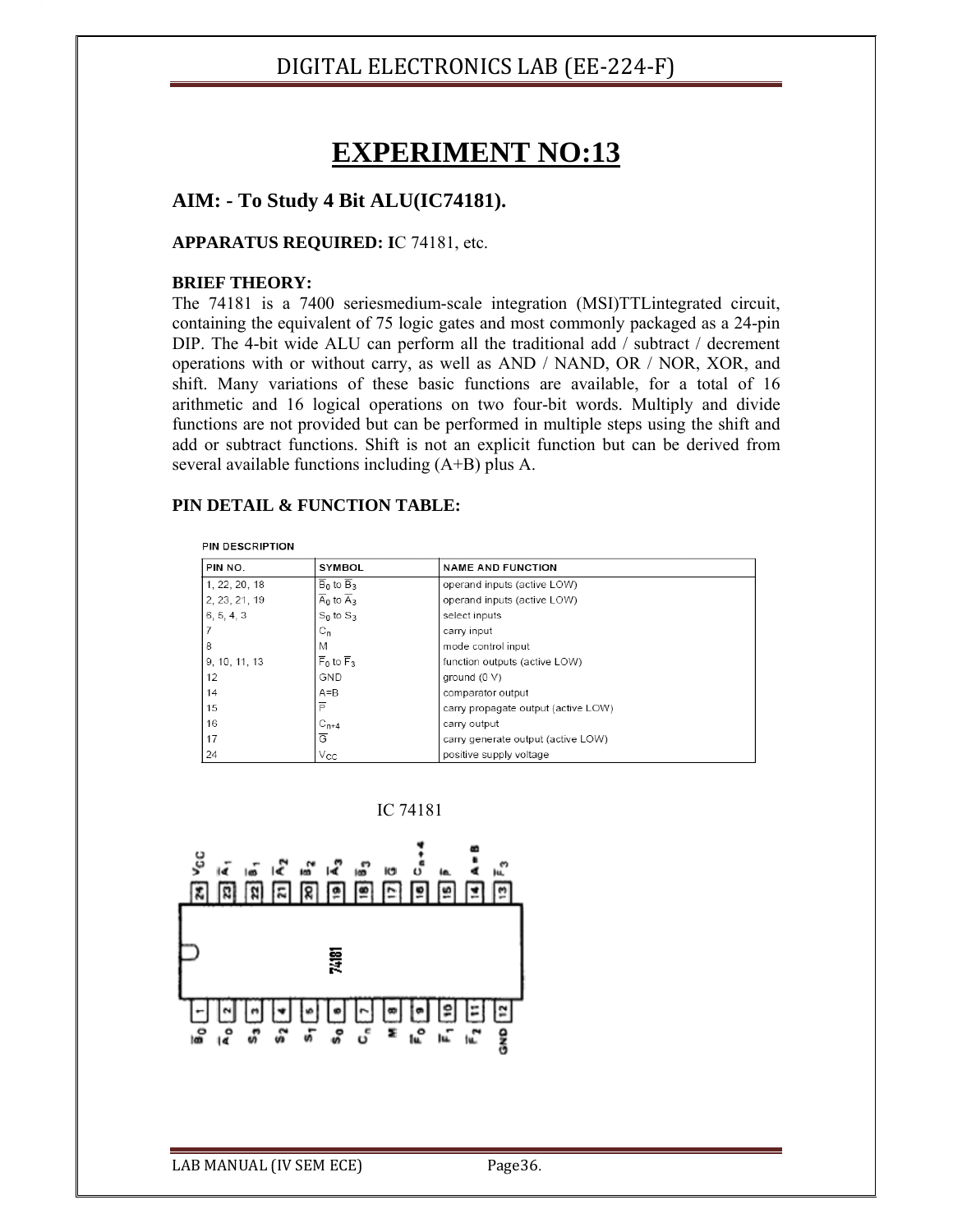#### **FUNCTION TABLES**

| <b>MODE SELECT</b><br><b>INPUTS</b> |                |                |                | <b>ACTIVE HIGH INPUTS AND</b><br>OUTPUTS |                                            |
|-------------------------------------|----------------|----------------|----------------|------------------------------------------|--------------------------------------------|
| $\mathbf{s}_3$                      | s <sub>2</sub> | s <sub>1</sub> | $\mathbf{S}_0$ | LOGIC<br>(M=H)                           | ARITHMETIC <sup>(2)</sup><br>$(M=L; Cn=H)$ |
|                                     |                | L              | L              | Ā                                        | Α                                          |
|                                     |                | L              | Η              | $\overline{A+B}$                         | $A + B$                                    |
|                                     | ヒヒヒ            | $\overline{H}$ | L              | ĀΒ                                       | $A + \overline{B}$                         |
|                                     |                | Н              | Η              | logical 0                                | minus 1                                    |
| LLL L L L L L                       | Н              | L              | L              | ĀВ                                       | A plus $\overline{AB}$                     |
|                                     | Н              | L              | Н              | $\overline{B}$                           | $(A + B)$ plus AB                          |
|                                     | Н              | $\overline{H}$ | L              | A⊕B                                      | A minus B minus 1                          |
|                                     | H              | Н              | Η              | ΑĒ                                       | AB minus 1                                 |
| Н                                   |                |                | L              | $\overline{A} + B$                       | A plus AB                                  |
| Η                                   | L<br>L         | L<br>L         | Η              | Ā⊕B                                      | A plus B                                   |
| Η                                   |                | $\overline{H}$ | L              | B                                        | $(A + \overline{B})$ plus AB               |
| Н                                   |                | Н              | Η              | AВ                                       | AB minus 1                                 |
| Н                                   | Н              | L              | L              | logical 1                                | A plus A <sup>(1)</sup>                    |
| Н                                   | Н              | L              | Η              | $A + B$                                  | $(A + B)$ plus A                           |
| Н                                   | Н              | $\overline{H}$ | L              | A + B                                    | $(A + \overline{B})$ plus A                |
| Н                                   | Н              | $\mathsf{H}$   | Н              | Α                                        | A minus 1                                  |

| <b>MODE SELECT</b><br><b>INPUTS</b> |                |    |                | <b>ACTIVE LOW INPUTS AND</b><br><b>OUTPUTS</b> |                                                       |
|-------------------------------------|----------------|----|----------------|------------------------------------------------|-------------------------------------------------------|
| $\mathsf{s}_3$                      | s <sub>2</sub> | s, | $\mathbf{s}_0$ | LOGIC<br>(M=H)                                 | ARITHMETIC <sup>(2)</sup><br>(M=L; C <sub>n</sub> =L) |
| L                                   | L              | L  | L              | Ā                                              | A minus 1                                             |
| L<br>L<br>L                         | L<br>L         | L  | Н              | АB                                             | AB minus 1                                            |
|                                     |                | H  | L              | $\overline{A}$ + B                             | AB minus 1                                            |
|                                     | Ĺ              | Н  | Н              | logical 1                                      | minus 1                                               |
|                                     | Η              | L  | L              | $A + B$                                        | A plus $(A + \overline{B})$                           |
|                                     | Η              | L  | Н              | $\overline{B}$                                 | AB plus $(A + B)$                                     |
| しししし                                | Η              | Н  | L              | Ā⊕B                                            | A minus B minus 1                                     |
|                                     | Η              | Н  | Н              | $A + \overline{B}$                             | $A + \overline{B}$                                    |
| Н                                   | L              | L  | L              | ĀB                                             | A plus (A + B)                                        |
| Н                                   | L              | L  | Н              | A⊕B                                            | A plus B                                              |
| H                                   | L<br>L         | Н  | L              | B                                              | AB plus $(A + B)$                                     |
| Н                                   |                | Н  | Н              | A + B                                          | A + B                                                 |
| Н                                   | Н              | L  | L              | logical 0                                      | A plus A <sup>(1)</sup>                               |
| Н                                   | Η              | L  | Н              | ΑĒ                                             | AB plus A                                             |
| Н                                   | Η              | Н  | L              | AВ                                             | $\overline{AB}$ plus A                                |
| Н                                   | Η              | Н  | Н              | А                                              | Α                                                     |

1. Each bit is shifted to the next more significant position.

2. Arithmetic operations expressed in 2s complement

#### Notes to the function tables

#### Notes to the function tables

- 1. Each bit is shifted to the next more significant position.
- 2. Arithmetic operations expressed in 2s complement notation.
	- H = HIGH voltage level L = LOW voltage level

H = HIGH voltage level L = LOW voltage level

notation.

#### **PROCEDURE:**

- 1. Connections are made as shown in the Circuit diagram.
- 2. Change the values of the inputs and verify at least 5 functions

given in the function table

#### **PRECAUTIONS:**

- 1. Make the connections according to the IC pin diagram.
- 2. The connections should be tight.
- **3.** The V<sub>cc</sub> and ground should be applied carefully at the specified pin only.

#### **Quiz Questions with answer**

Q.1What is the difference between a mnemonic code and machine code?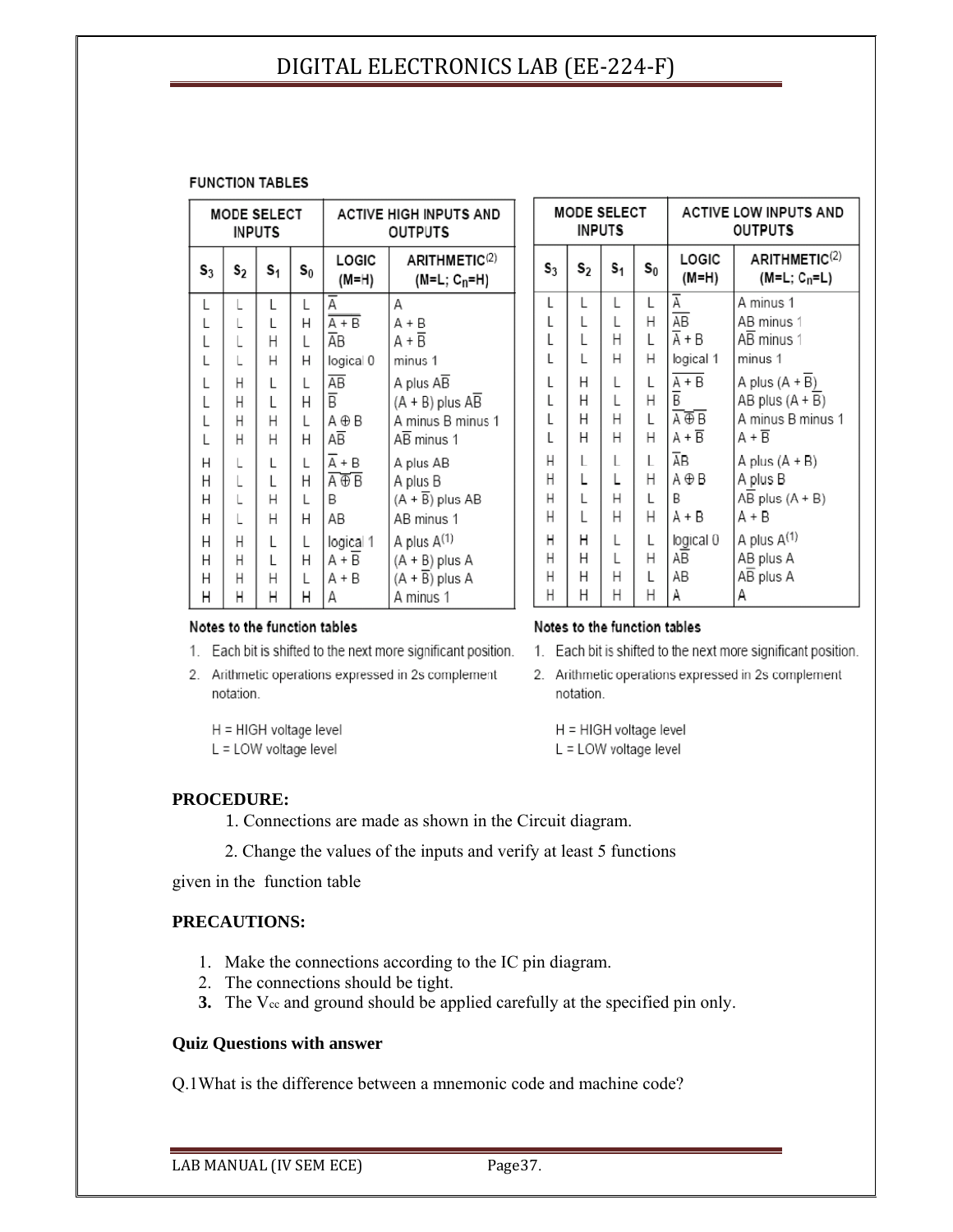Ans.Machine codes are in binary, mnemonic codes are in shorthand English.

Q.2Which bus is a bidirectional bus?

Ans.Data Bus.

- Q. Which of the following buses is primarily used to carry signals that direct other
- 3 ICs to find out what type of operation is being performed?

Ans. control bus.

Q.4Which of the following are the three basic sections of a microprocessor unit?

Ans. control and timing, register, and arithmetic/logic unit (ALU). Q.5 The 8085A is  $a(n)$ : Ans. A 8-bi8-bit parallel CPU.

Q.6A register in the microprocessor that keeps track of the answer or results of any arithmetic or logic operation is the:

Ans.Accumulator.

Q.7When was the first 8-bit microprocessor introduced?

Ans.1971

Q.8What type of circuit is used at the interface point of an output port?

Ans.Latch.

Q.9What type of circuit is used at the interface point of an input port?

Ans.Tri-state buffer.

Q.10The register in the 8085A that is used to keep track of the memory address of the next op-code to be run in the program is the:

Ans.program counter.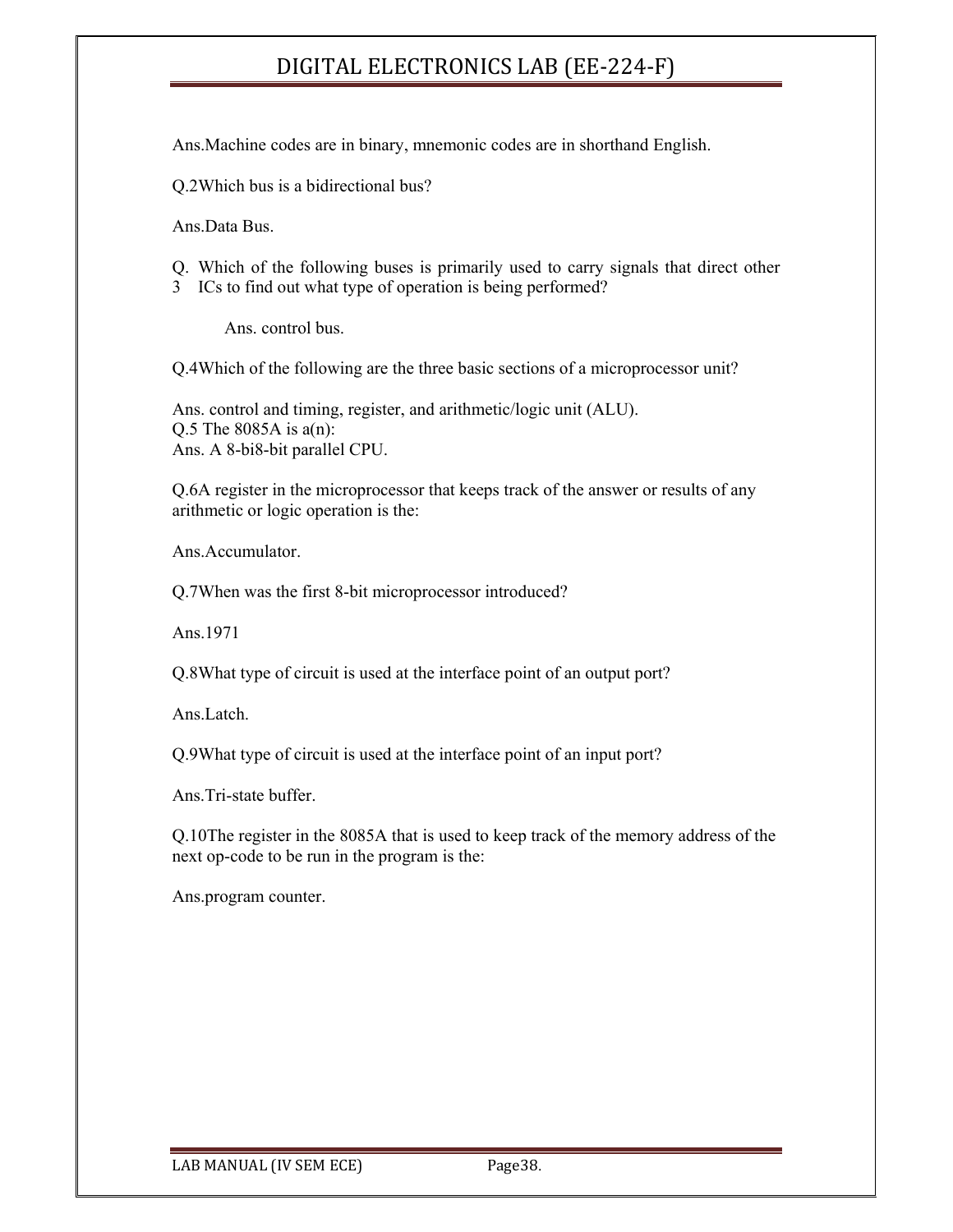## **EXPERIMENT NO:14**

### **LIST OF MINI PROJECTS**

- 1. IR Remote Switch
- 2. Clap Switch
- 3. Water-Level Controller
- 4. LED-Based Message Display
- 5. Ultra-Bright LED Lamp
- 6. Ding-Dong BellInfrared Cordless Headphone
- 7. Mobile Phone Battery Charger
- 8. Telephone Number Display
- 9. Automatic Night Lamp With Morning Alarm
- 10. Three-Colour Display Using Bi-Colour LEDs
- 11. Remote-Operated Musical Bell
- 12. Simple Telephone Ring Tone Generator
- 13. Anti-Theft Alarm For Bikes
- 14. Automatic Speed-Controller For Fans and Coolers
- 15. Digital Stop Watch
- 16. Power-Supply Failure Alarm
- 17. DarkRoom Timer
- 18. Remote-Controlled Power-Off Switch
- 19. Simple Low-Cost Digital Code Lock
- 20. Number Guessing Game
- 21. Fire Alarm Using Thermistor
- 22. Simple Analogue To Digital Converter
- 23. PC-Based 7-Segment Rolling Display
- 24. IR Burglar Deterrent
- 25. Variable Power Supply Using a Fixed-Voltage Regulator IC
- 26. Digital Speedometer
- 27. Heat-Sensitive Switch
- 28. Fully Automatic Emergency Light
- 29. Running Message Display
- 30. School/College Quiz Buzzer
- 31. Digital Dice With Numeric Display
- 32. Dancing Lights
- 33. Ready -To-Use Object CounterLaptop Protector
- 34. PC Based Digital Clock
- 35. Fancy Christmas Light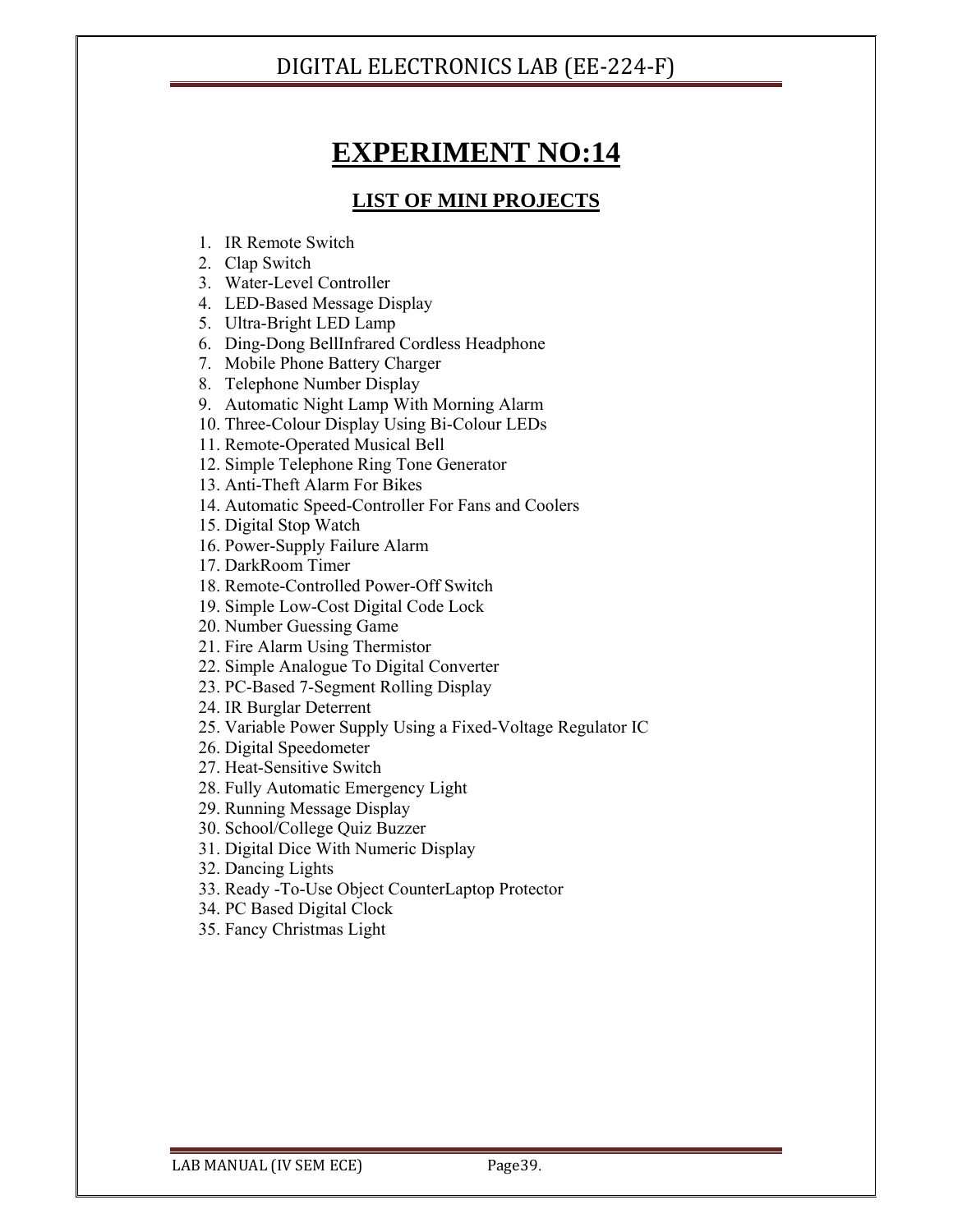#### **AN EXAMPLE**

#### **AIM: -Liquid Level Alarm**

**APPARATUS REQUIRED**: Components as shown in the circuit diagram( such as 555IC,, soldering iron and solder flux and PCB board.

**BRIEF THEORY**: Hereisasimplecircuitfor (T1 and T2) and two timers 555 ICs (IC1 andIC2).BothIC1andIC2arewired in astablemultivibratormode. Timer IC1produceslowfrequency,while timerIC2produceshighfrequency. As a result, a beeping tone is generated when the liquid tank is full. Initially, when the tank is empty,transistor T1 does not conduct. Consequently, transistor T2 conducts and pin 4 of IC1 is low. This low voltage disables IC1 and it does not oscillate.The low output of IC1 disables IC2 and it does not oscillate. As a result, no sound is heard from the speaker.But when the tank gets filled up,transistor T1 conducts. Consequently,transistor T2 is cut off and pin 4 ofIC1 becomes high. This high voltage enables IC1 and it oscillates to produce low frequencies at pin 3. This lowfrequencyoutput enables IC2 and it also oscillates to produce high frequencies. As a result, sound is produced fromthe speaker. Using preset VR1 you can control the volume of the sound from the speaker.The circuit can be powered from a9V battery or from mains by using a 9V power adaptor.

#### **CIRCUIT DIAGRAM**:



Cirrcuit Diagram of Liquid Level Alarm